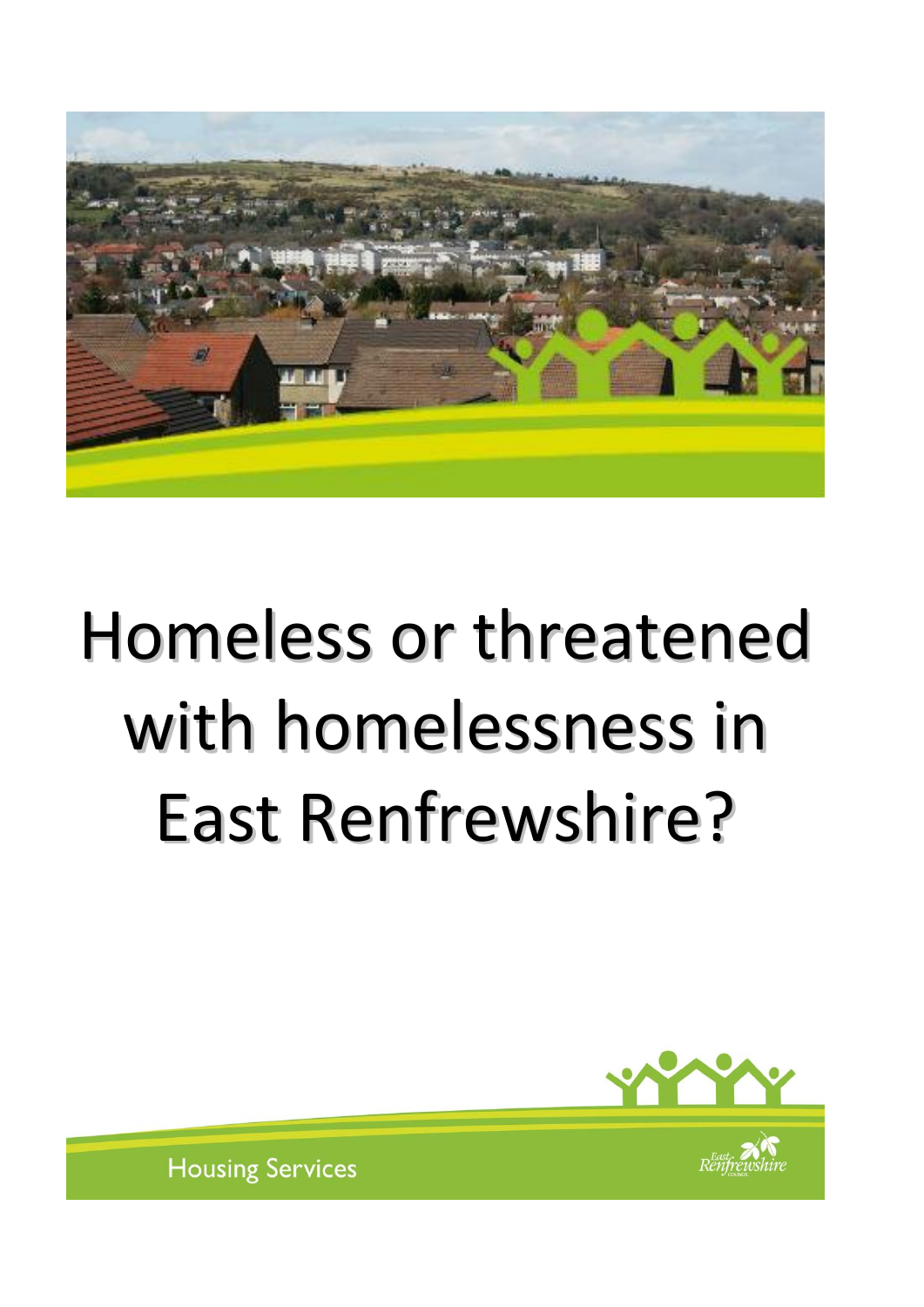$\overline{\phantom{0}}$ 

# **Accessibility**

We can explain this document to you in other languages and provide it to you in other formats such as Braille and large print. For more information, please contact Customer First on 0141 577 3001 or e-mail: customerservices@eastrenfrewshire.gov.uk.

آپ کے لیےاس دستاویز کی دیگر زبانوں میں دضاحت کی جاسکتی ہےاور پید یگرمخلف صورتوں میں جیسا کہ بڑے حروف کی لکھائی اور بریل (نابیبناافراد کے لیے اُنجرےہوئے حروف کی لکھائی) میں فراہم کی جاسکتی ہے۔ مزید معلومات کے لیے برائے مہربانی ٹیلیفون نمبر 3001 577 5141 پ سٹم فرسٹ سے رابط کریں یا customerservices@eastrenfrewshire.gov.uk\_ کے پیدیرای میل بھیجیں۔

এ২ পত্র অন্যান্য ভাষায় বণনা ছাড়া নানা বিকল্প আকারেও দেয়া যেতে পারে যথা – বড় ছাপান অক্ষরে এবং উঁচু গঠিত বর্ণমালায়ও (Braille) দেয়া যেতে পারে। এ বিষয়ে আরও খবরাখবরের জন্যে যোগাযোগ করুন কাউৌমার ফর্ষি টেলিফোন: ০১৪১–৫৭৭ ৩০০১ অথবা

ইমেইল: customerservices@eastrenfrewshire.gov.uk

ਤੁਹਾਡੇ ਲਈ ਇਸ ਦਸਤਾਵੇਜ਼ ਦੀ ਵਿਆਖਿਆ ਹੋਰਨਾਂ ਭਾਸ਼ਾਵਾਂ ਵਿਚ ਵੀ ਕੀਤੀ ਜਾ ਸਕਦੀ ਹੈ ਅਤੇ ਇਸ ਨੂੰ ਬਦਲਵੇਂ ਰੂਪਾਂ ਵਿਚ ਜਿਵੇਂ ਵੱਡੇ ਅੱਖਰਾਂ ਅਤੇ ਬਰੇਲ ਤੇ ਪ੍ਰਦਾਨ ਕੀਤਾ ਜਾ ਸਕਦਾ ਹੈ। ਵਧੇਰੇ ਜਾਣਕਾਰੀ ਲਈ ਕਸਟਮਰ ਫਸਟ ਵਾਲਿਆਂ ਨਾਲ ਇਸ ਫੋਨ ਨੰਬਰ ਤੇ ਸੰਪਰਕ ਕਰਨ ਦੀ ਕ੍ਰਿਪਾਲਤਾ ਕਰੋ: 0141 577 3001 ਜਾਂ ਇਸ ਪਤੇ ਤੇ ਈਮੇਲ ਕਰੋ: customerservices@eastrenfrewshire.gov.uk

這份文件可以使用其他的語言解釋,亦可以提供 其他形色的版本, 例如大字和凸字。請聯絡客 服務 (Customer First) 索取進一步的資料。 電話:0141 577 3001或電郵 customerservices@eastrenfrewshire.gov.uk

आप क ालए इस दस्तावज़ का व्याख्या अन्य भाषाआ म का जा सकता ह आर बदलव रूपा जस बड़े अक्षरों और ब्रेल पर भी प्रदान की जा सकती है। कृप्या अतिरिक्त जानकारी के लिए कस्टमर फस्ट वालों से इस फोन नंबर पर संपर्क करें: 0141 577 3001 व इस पते पर ईमेल करें: customerservices@eastrenfrewshire.gov.uk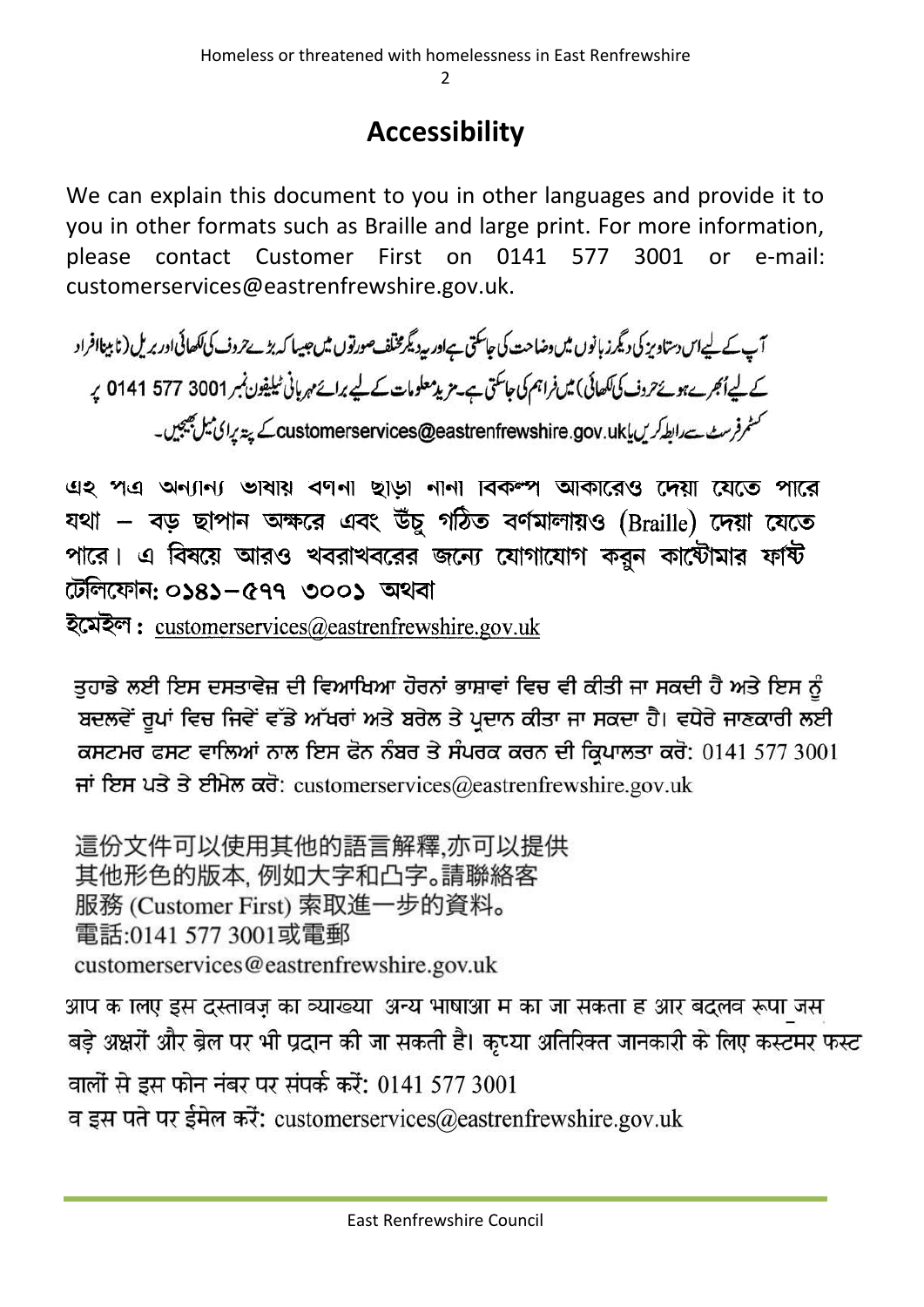## **Contents**

- **1. Who is this leaflet for?**
- **2. Our Service Standards**
- **3. Housing Options Approach**
- **4. Your housing options interview**
- **5. What to do if you are homeless or threatened with homelessness**
- **6. Homeless or threatened with homelessness?**
- **7. How long does a homeless application take?**
- **8. Temporary Accommodation**
- **9. If you are aged between 16 & 25**
- **10. Can I choose where to be permanently housed?**
- **11. How many offers of housing will I receive?**
- **12. Can I appeal against your decision or offer of temporary or permanent housing?**
- **13. Support and resettlement Service**
- **14. Contact numbers and addresses**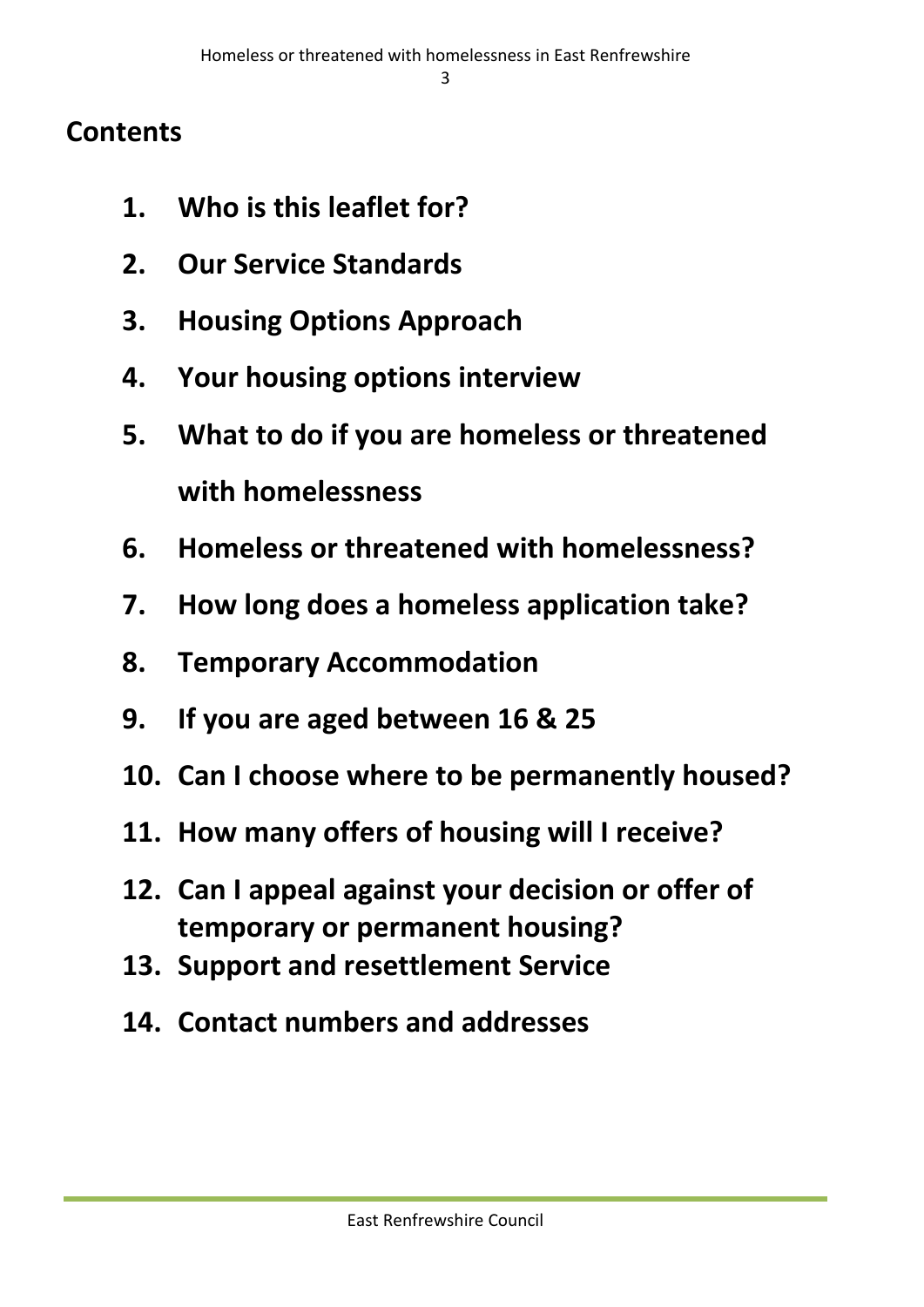# **1. Who is this leaflet for?**

This leaflet is for anyone in East Renfrewshire who is homeless, or who may become homeless within the next 56 days. This leaflet is a guide which explains how we can help you and answers questions that are frequently asked about our services. This is part of a range of leaflets which include:

- **Housing Options in East Renfrewshire**
- **Private Renting in East Renfrewshire**
- **Applying for Social Rented Housing in East Renfrewshire**
- **Low cost Home Ownership in East Renfrewshire**

This leaflet will:

- Direct you to where you may receive advice regarding your housing options.
- Explain what to do if you are in East Renfrewshire and are homeless or threatened with homelessness within the next 56 days
- Explain our homeless procedures
- Offer advice regarding temporary and/or supported accommodation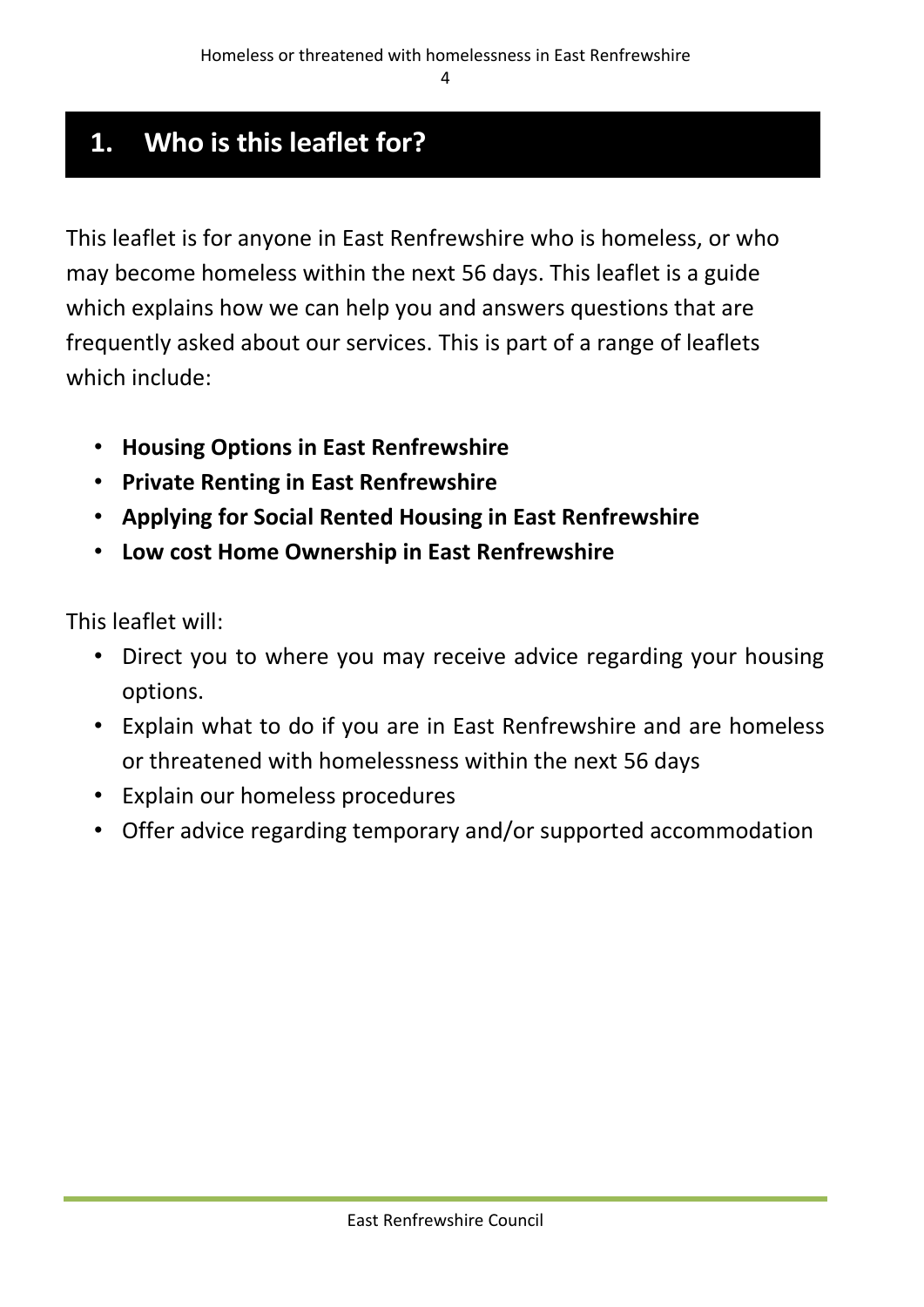5

# **2. Our Service Standards**

#### **These are the standards you can expect if you approach us regarding homelessness**

- We will give you free advice, information and assistance to find somewhere to live
- We will arrange a translation service for you if English is not your first language
- We will arrange assistance if you have hearing, speech, sight or other communication difficulties
- We will treat you with consideration and respect the confidentiality of your situation
- We will offer an out of hours service all year round
- We will offer you an interview the same day if you contact the office within working hours if you are homeless
- We will offer a telephone interview if you cannot travel to the office the same day
- We will offer you temporary accommodation if you have nowhere to stay tonight
- We will offer you an interview within two working days if you are threatened with homelessness
- We will explain that you can be accompanied by a friend, relative or advisor to your interview
- We will offer you the choice of an interview with a person of the same sex, wherever possible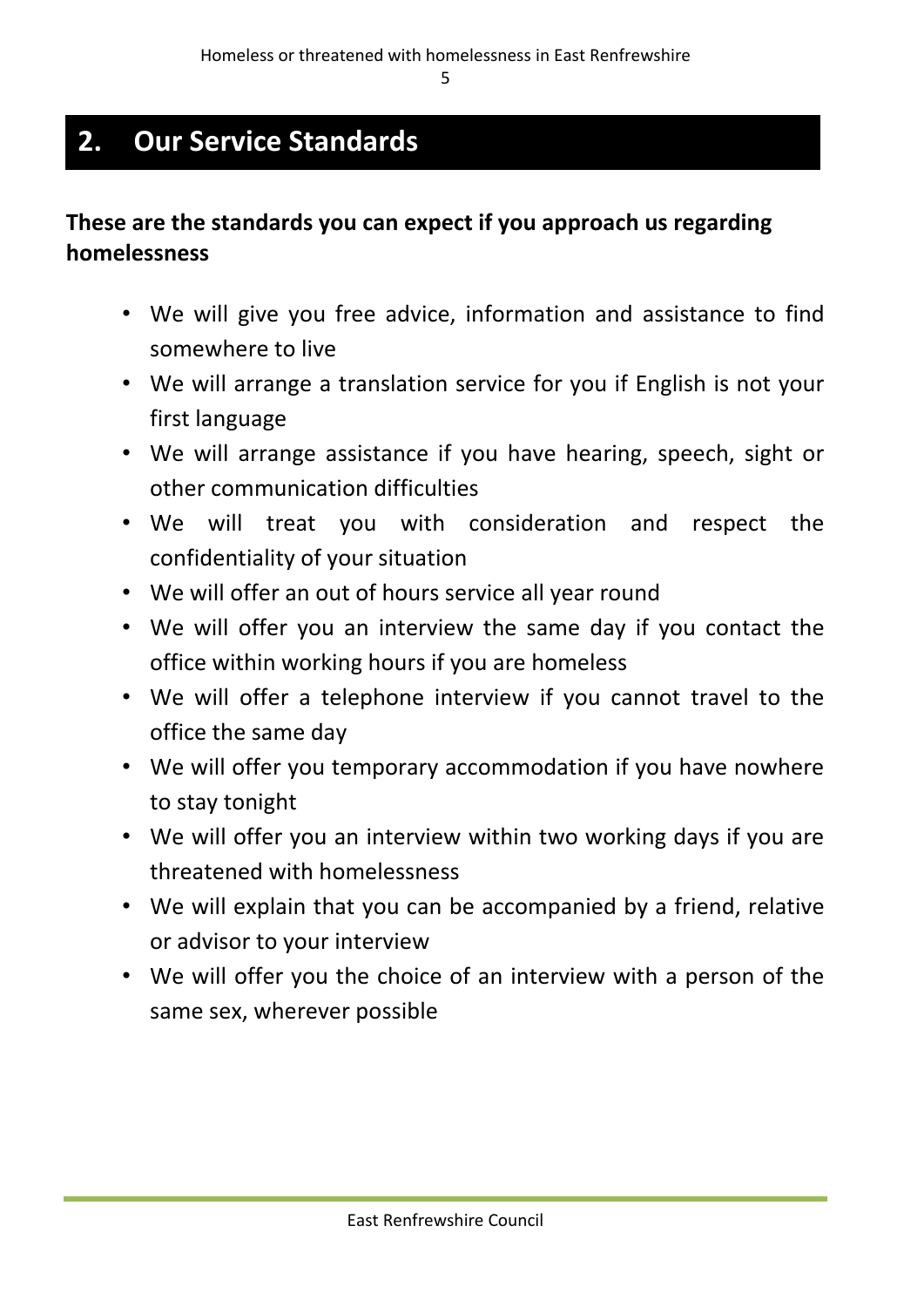- We will hold homeless interviews in a private room
- We will aim to reach a decision on your application within 28 days of your homeless interview
- We will keep you informed of progress on your application
- We will aim to issue a decision in writing within one working day of making the decision
- We will advise you of your legal right to appeal our decision or offer of temporary or permanent accommodation
- We will offer a quick and informed response to your appeal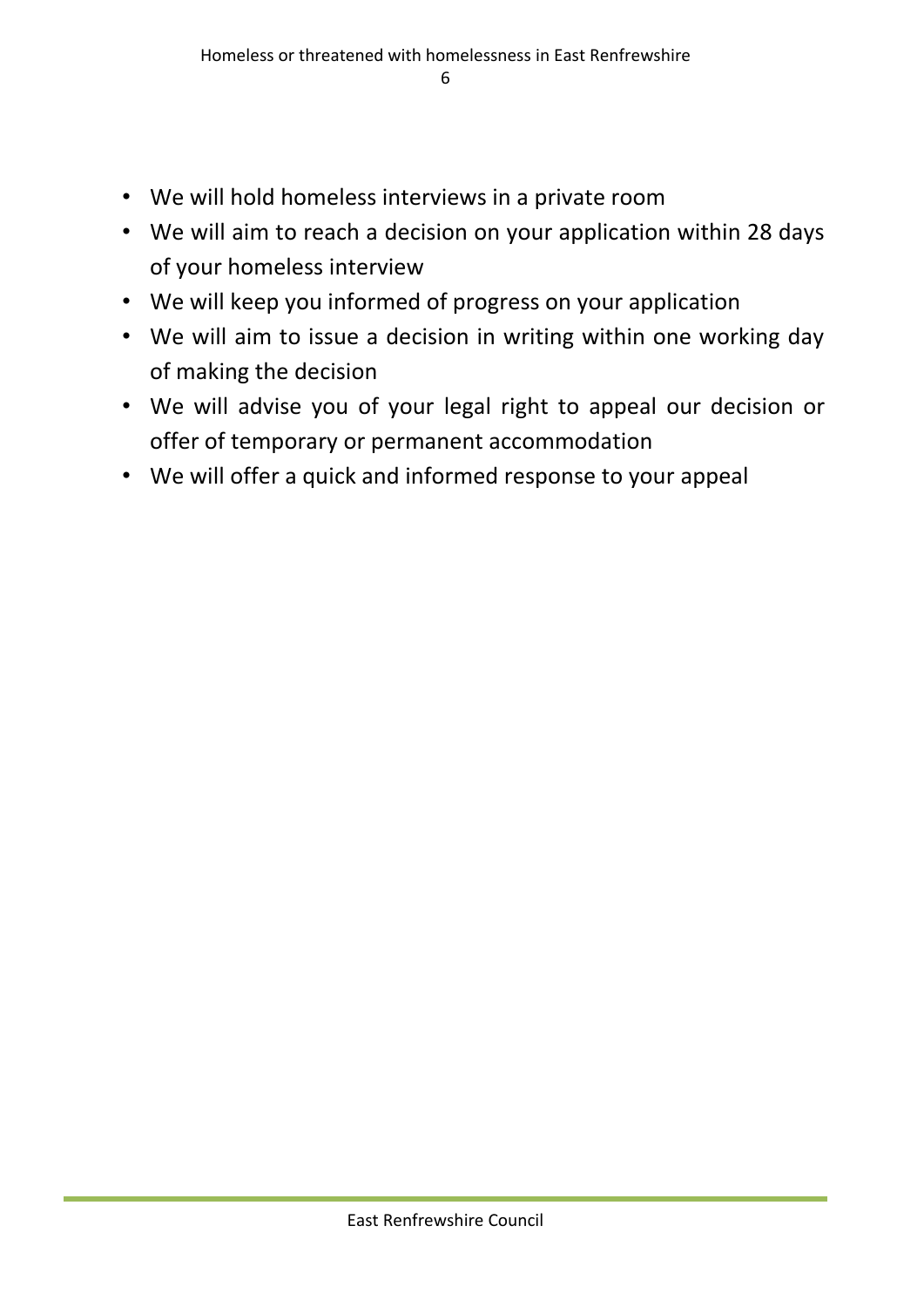## **3. Housing Options Approach**

East Renfrewshire has adopted a **'Housing Options Approach'**. Housing Options is a process which starts with housing advice when someone approaches a local authority with a housing problem. This means that our housing advisors will look at your housing options and choices in the widest sense. This approach features early intervention and explores all possible tenure options, including council housing, housing association housing and the private rented sector. We will also look at measures which may help you to continue living in your current home if this is appropriate.

The advice can also cover personal circumstances which may not necessarily be housing related, such as debt advice, mediation and health issues. As well as considering a homelessness application where appropriate, we will work together with you and other services such as employability, mental health, money advice and family mediation services, and so on to assist you in the hope of avoiding a housing crisis.

The advice and assistance we can offer (which may include a homeless application) will be determined by your individual circumstances, which we will discuss with you at your interview.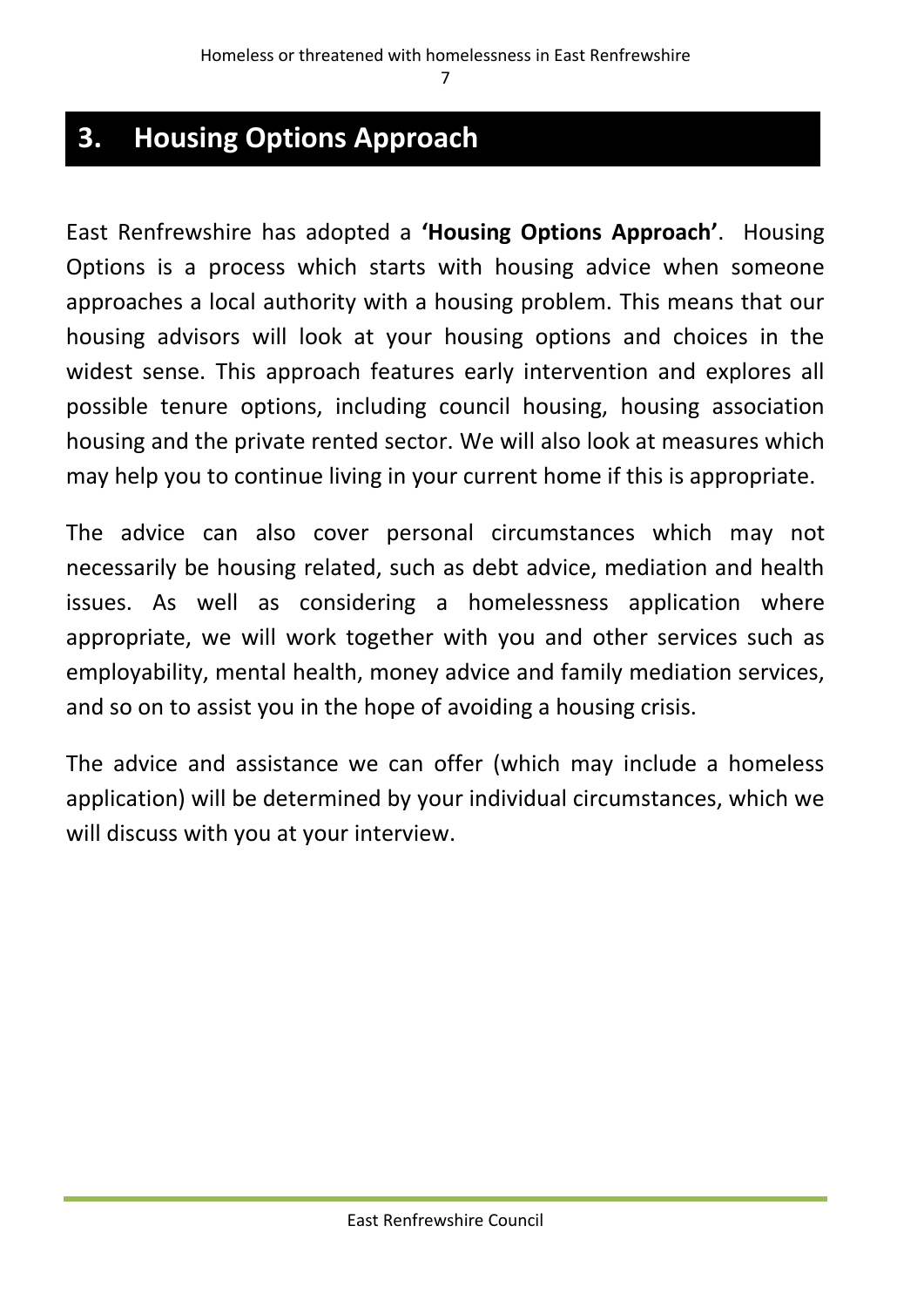# **4. Your Housing Options Interview**

#### **Why is an interview necessary?**

The help we can offer depends on your particular needs and we will need to find out more about your situation. Wherever possible, we will offer any assistance we can which may prevent you from becoming homeless. For example, if you are threatened with homelessness due to your financial situation, we may be able to offer advice to maximise your income, or to negotiate with your mortgage holder. If you are in privately rented accommodation and your landlord has asked you to leave, we may be able to offer advice regarding your rights, or to contact your landlord on your behalf. **The advice offered does not prevent you making a homeless application if you are homeless or threatened with homelessness within the next 56 days.**

#### **What you need to bring to interview**

In order to ensure that we are able to deal with your application as quickly as possible, it would be of great assistance if you could bring the following items to your interview:

- Verification of your current or last secure address
- Proof of identity, such as your birth certificate, passport, driver's licence or a letter from the Department of Work & Pensions (DWP) or Her Majesty's Revenue & Customs (HMRC)
- Proof of your National Insurance number, such as a document containing your number or your National Insurance card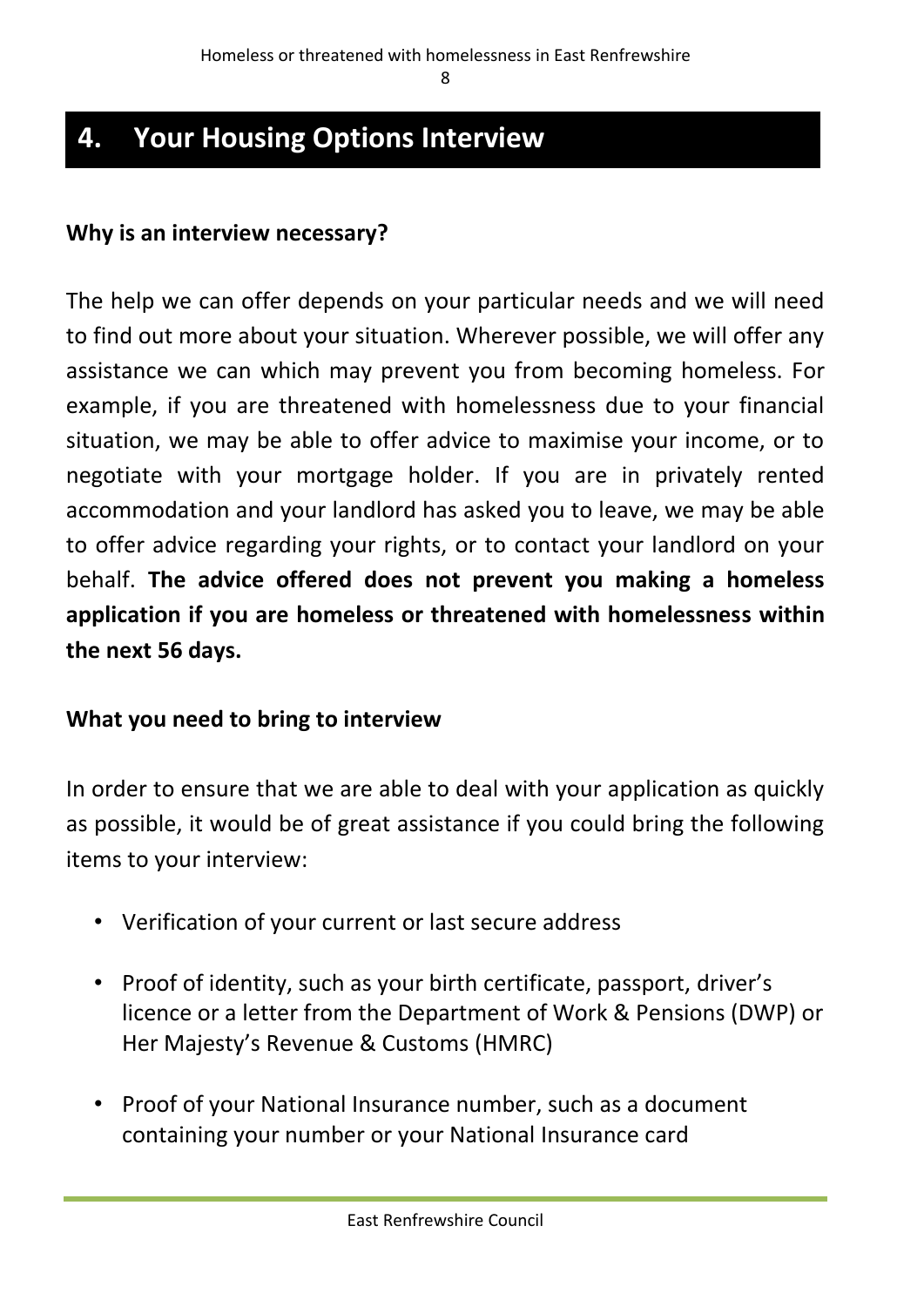- Proof of dependent children, such as birth certificate or a document confirming names and dates of birth and custody arrangements (if applicable)
- If your current tenancy is ending then any documentation relating to the tenancy and the end of it, such as letters from your landlord, Notice to Quit, AT6 or a copy of your lease
- Proof of your household income, such as payslips, benefits award letter or a bank statement
- If you are pregnant, your maternity certificate (MATB1)
- Proof of leave to remain/access to public funds if you are not a UK citizen
- Any other documentation relating to your homelessness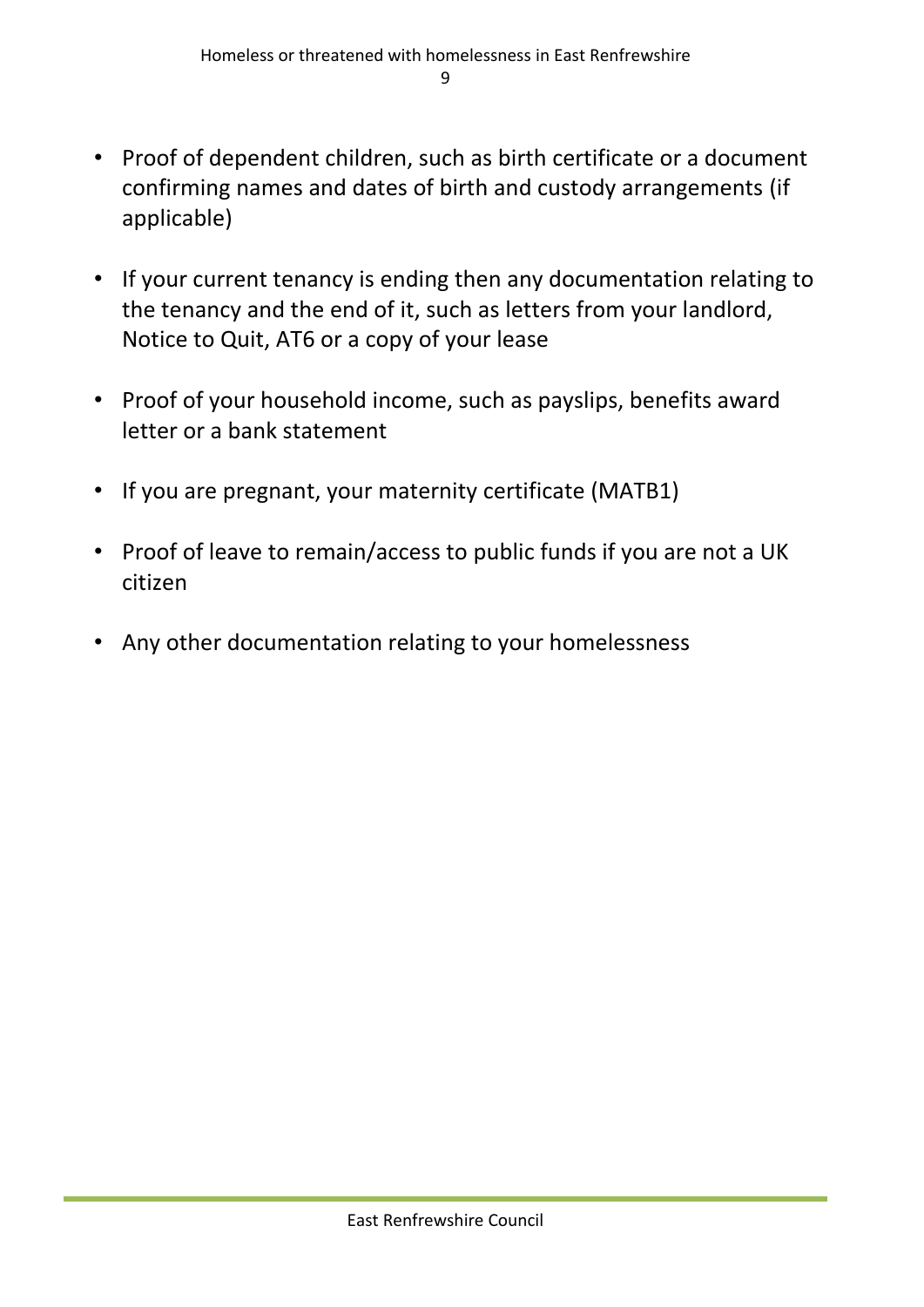# **5. What to do if you are homeless or threatened with homelessness**

#### **Can you help me if I am homeless or threatened with homelessness?**

Yes. We are usually the first point of contact for people who are homeless or threatened with homelessness in East Renfrewshire. If you live in an area other than East Renfrewshire, you should apply to the local authority which covers that area.

As noted above, our approach is housing options based. We will try to give you housing options and will offer advice to help you decide which option is best for your individual circumstances. **As part of our housing options process, we will always offer you the option of making a homeless application if you are homeless or threatened with homelessness within 56 days. If you do not wish to proceed with a homeless application, we will ask you to confirm this with a signature.**

We have a statutory duty to offer advice, assistance and accommodation to people in this situation. If you choose not to apply as a homeless person, we will ask you to confirm that this option has been offered to you. Our advice will take account of the Council's legal duties and the Code of Guidance on Homelessness as published by the Scottish Government.

If you are threatened with losing your accommodation, we will discuss options which might allow you to stay in your own home. But this depends on your circumstances. **Even if we are trying to help you to prevent your homelessness, you can still make a formal application for housing under the terms of the homelessness legislation if you are threatened with homelessness within 56 days.**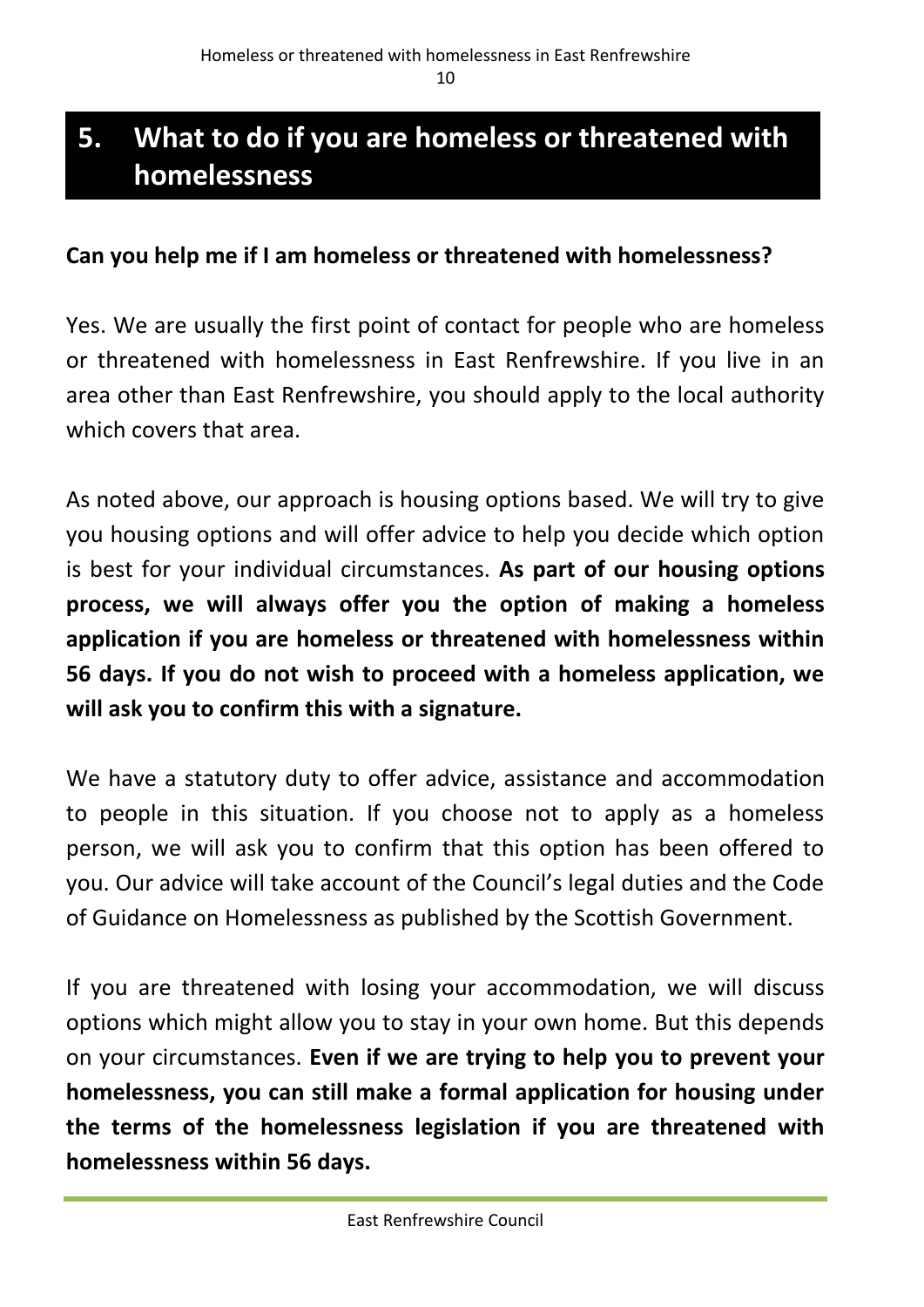If you are homeless or think you may become homeless in the next 56 days you should approach the Council's housing office in either Barrhead or Eastwood. You will find addresses, phone numbers and opening times at the back of this booklet.

If you have somewhere to stay, an appointment will be made for you to discuss your situation with a Housing Advisor within two working days. If you have nowhere at all to stay, you will be offered an appointment to see a Housing Advisor on the day that you contact us. If you need or would prefer to speak to a male or female officer, please ask.

**If you become homeless outside office hours, you should contact the council's out of hours service on 0800 052 0180**. They will be able to offer you temporary accommodation, if it is needed. You will be contacted the next day by the housing office to arrange an interview.

When you contact us we will:

- Offer a translation service if your first language is not English
- Offer assistance with communication difficulties
- Offer you the opportunity to bring a friend, relative or advisor to your interview
- Offer you an interview in private
- Offer you an interview with an officer of the same sex
- Treat you with consideration and respect the confidentiality of your situation

The advice and assistance we can offer will be determined by your individual circumstances, and will be explored during your interview with a housing advisor.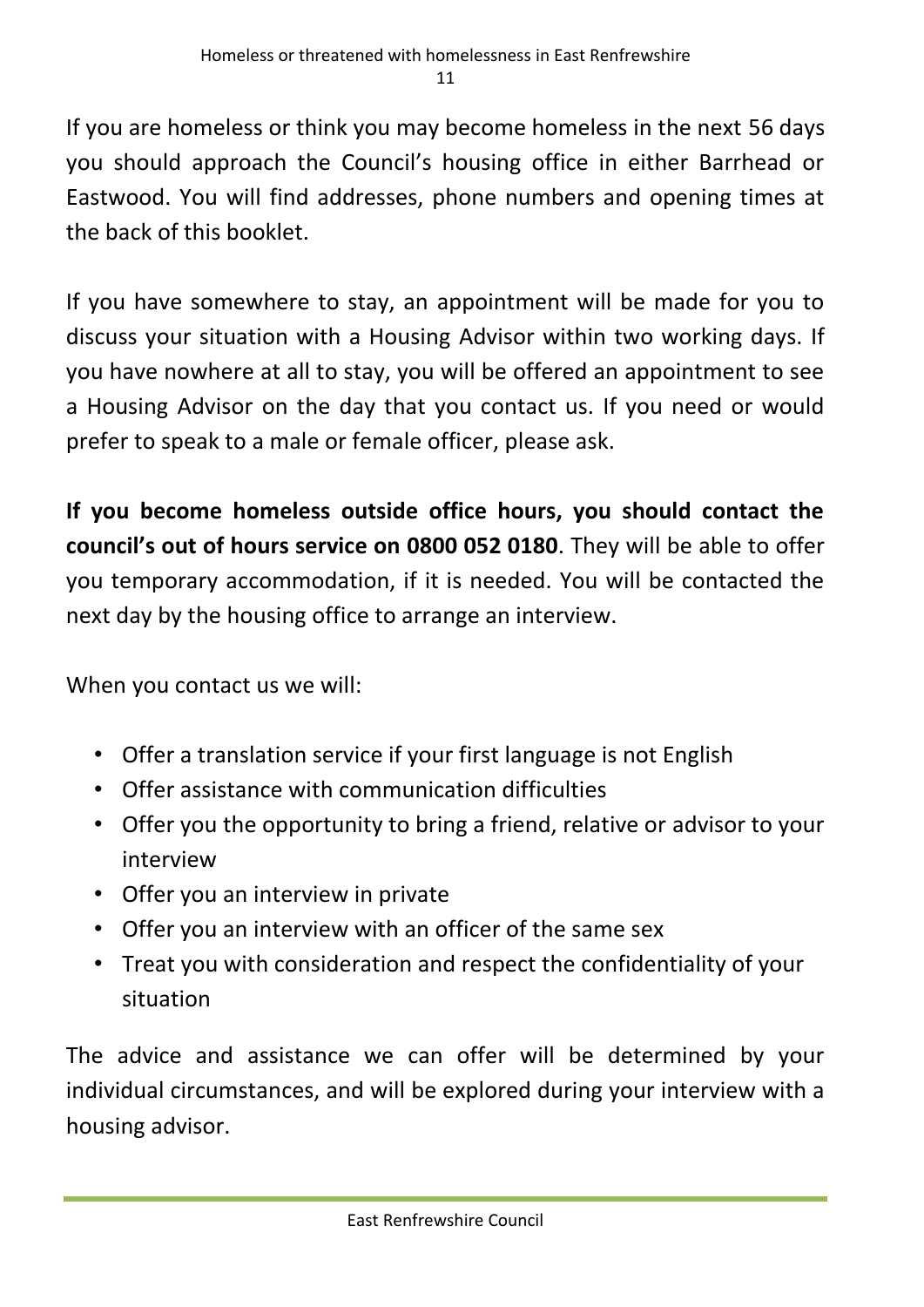# **6. Homeless or threatened with homelessness?**

In order to determine whether a homeless application is appropriate for your situation, we need to answer these key questions required by legislation. These questions will determine whether you are homeless or threatened with homelessness, and the assistance you are offered.

- **Are you homeless or threatened with homelessness?**
- **Are you intentionally homeless?**
- **Do you have a local connection to East Renfrewshire?**

#### **Are you homeless or threatened with homelessness?**

You can be considered as being homeless or threatened with homelessness if:

- You do not have anywhere to stay
- You have to leave your accommodation within the next 56 days
- Your house is not safe to live in
- You are fleeing domestic violence
- Your landlord has stopped you accessing your house
- Your house is overcrowded and a danger to your health
- You are at risk of abuse or threats of abuse
- You are living in a hostel or bed and breakfast
- It is not reasonable for you to continue living in the accommodation you currently occupy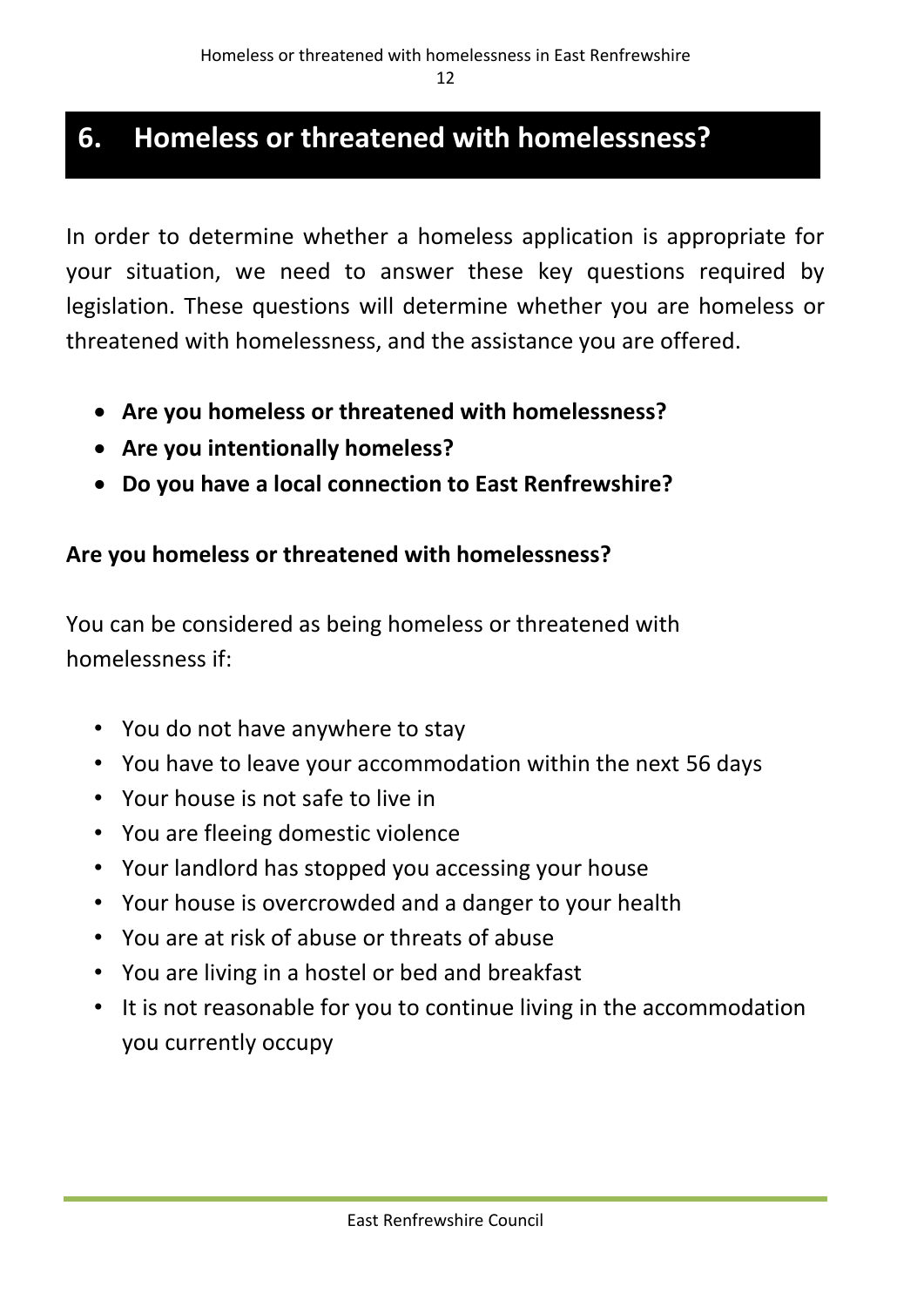#### **Are you intentionally homeless?**

We will also look at the reasons for your homelessness to decide if you are responsible for your homelessness. You may be considered as intentionally homeless, if you have deliberately done, or failed to do, something that has resulted in you becoming homeless or threatened with homelessness when it was reasonable for you to continue to occupy your accommodation.

If we decide that you have become homeless through your own actions or inactions you may be considered to be 'intentionally homeless'. In this case, the council would not accept a responsibility to provide you with permanent accommodation, although we would still provide you with temporary accommodation, and advice and assistance to find somewhere to stay.

If you have nowhere to stay, we can provide you with temporary accommodation for a period of time to allow you the opportunity to find other accommodation.

#### **Do you have a local connection?**

You have a local connection to East Renfrewshire if you:

- Have lived in the area for the past six months
- Have lived in East Renfrewshire for six months of the last twelve months or three of the last five years
- Are in employment or attend further education in the area
- Have close family living in the area
- Require specialist medical treatment in the area
- Are fleeing domestic abuse from another area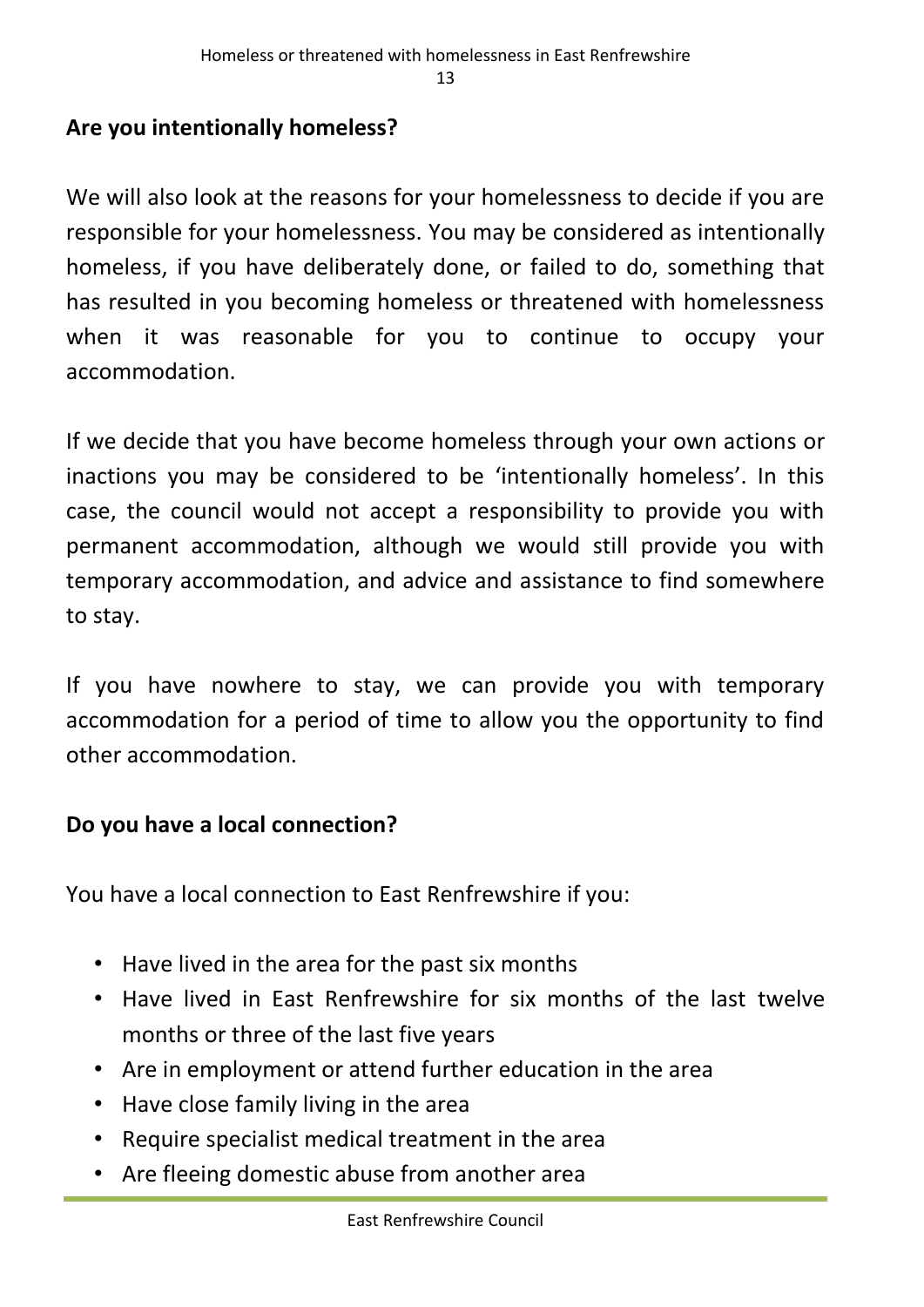If you have applied as homeless and are requesting to live in East Renfrewshire for another reason, we will take this into account. However this does not guarantee that we will accept that you have a local connection.

If you do not have a local connection to East Renfrewshire we will refer you to a council where you have a local connection. If you have a local connection to more than one council we will discuss with you which area you want to stay and make a referral on your behalf.

If you are homeless or threatened with homelessness, we will ask for information about the reasons for your situation. We may ask you to provide some details to confirm your circumstances. For example, if you have been evicted due to a financial difficulty, we will look into the reasons why the financial difficulty occurred. This might involve you providing us with details of your income and expenditure, leading to the loss of your accommodation. The details you provide, together with the information you give us, and any other investigations we carry out into the reasons for your homelessness, will form the basis of your homeless application.

If you are assessed as unintentionally homeless we will also carry out a **support assessment** designed to identify if you have any support needs. This assessment will help us to establish if you may require any assistance to help you manage and sustain any tenancy you may be allocated.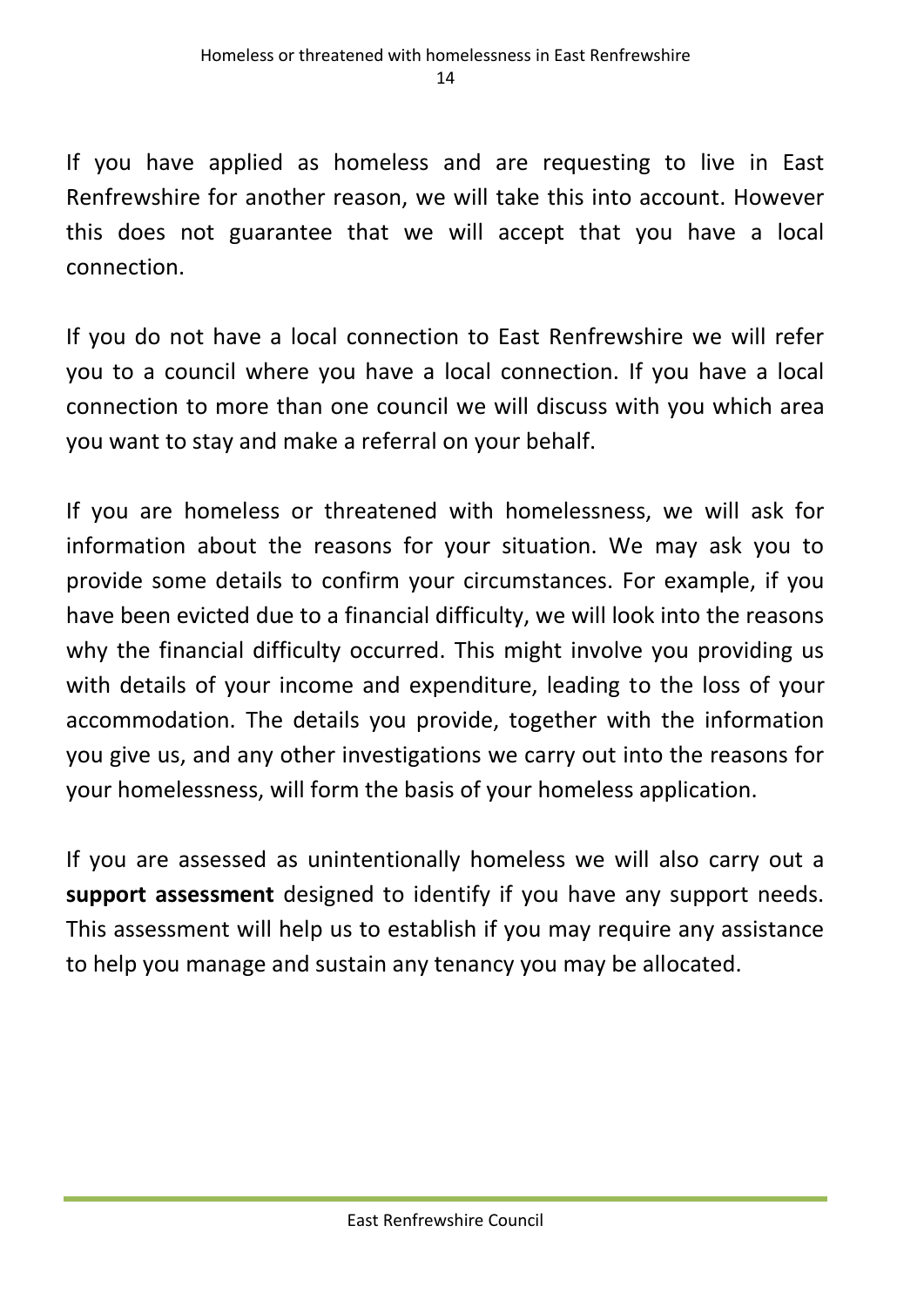# **7. How long does a homeless application take?**

#### **How long does a homeless application take?**

This depends on how many enquiries we have to make to confirm your circumstances. We will deal with your application as quickly as possible. In most cases we will give you a decision regarding your homeless application within 28 days. If it takes longer than 28 days to deal with your application (because, for example, we need additional information), we will contact you to explain the reason for the delay. It is very important that we have an address to contact you. If you move to a different address, you must let us know in order that we can continue with your application and to ensure that we do not lose contact with you.

When we have made a final decision, we will write to you within one day to tell you our decision and the reasons for it.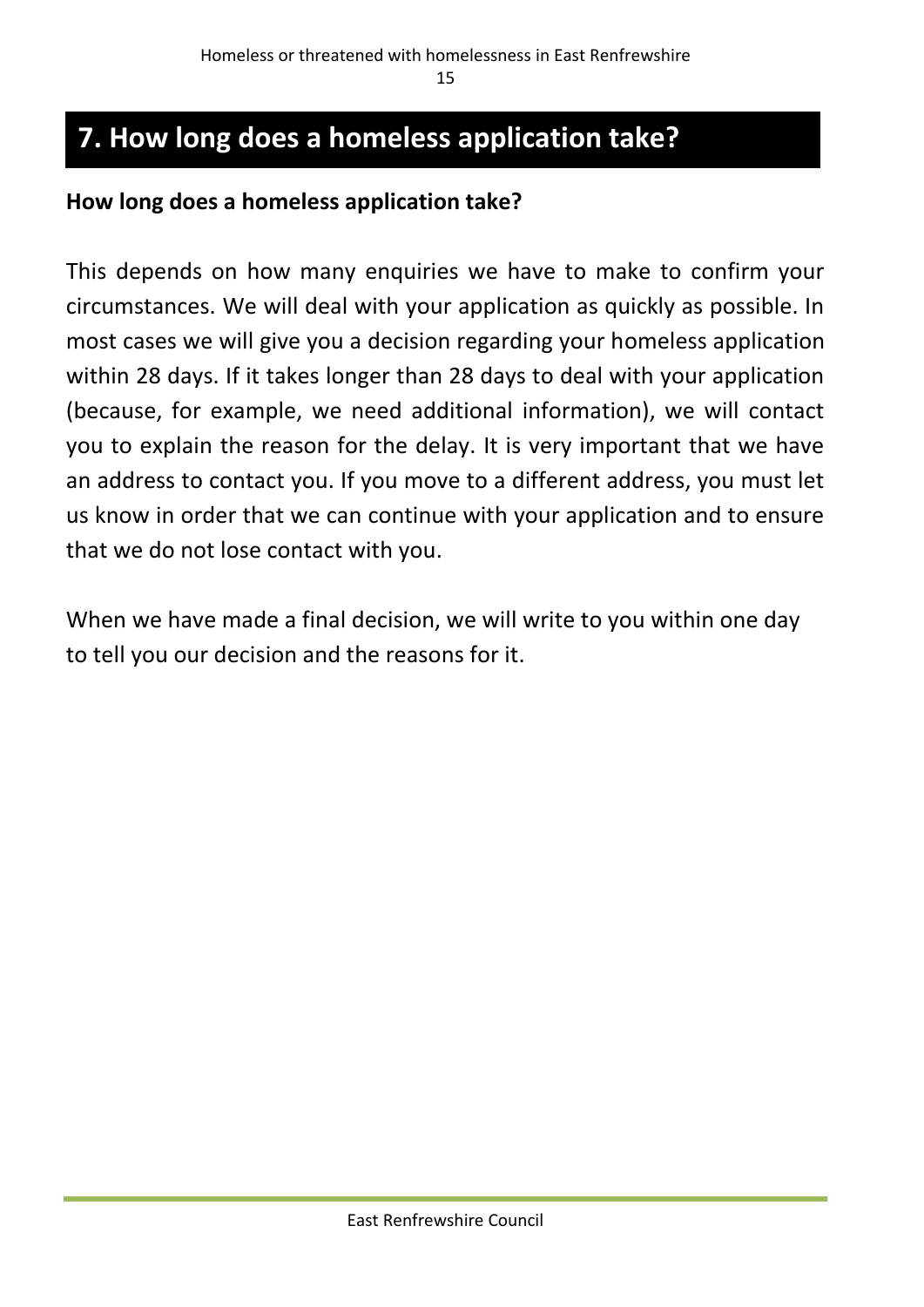## **8. Temporary Accommodation**

#### **Where do I stay until you have made a decision on my homeless application?**

If you need a place to stay while we are looking at your application, we will arrange temporary accommodation for you and any members of your family who have been living with you. As well as family members, if you have a disability and have a carer who lives with you, we will include them as part of your household.

#### **What about my belongings?**

If you have furniture or other belongings which you want to keep safe, we can arrange for them to be stored while we are looking at your application.

If you have friends or relatives who will let you stay with them temporarily, but they have no room for your belongings, we can still arrange to store them.

#### **Do I have to stay in temporary accommodation?**

No. If you have friends or relatives who will let you stay with them temporarily, it will not affect the outcome your homeless application. We will deal with your application as quickly as possible, whether you are in temporary accommodation or not.

#### **How will I know where to go if I need temporary accommodation?**

Our Housing Advice Team can arrange for the provision of temporary accommodation for you and any members of family who live with you.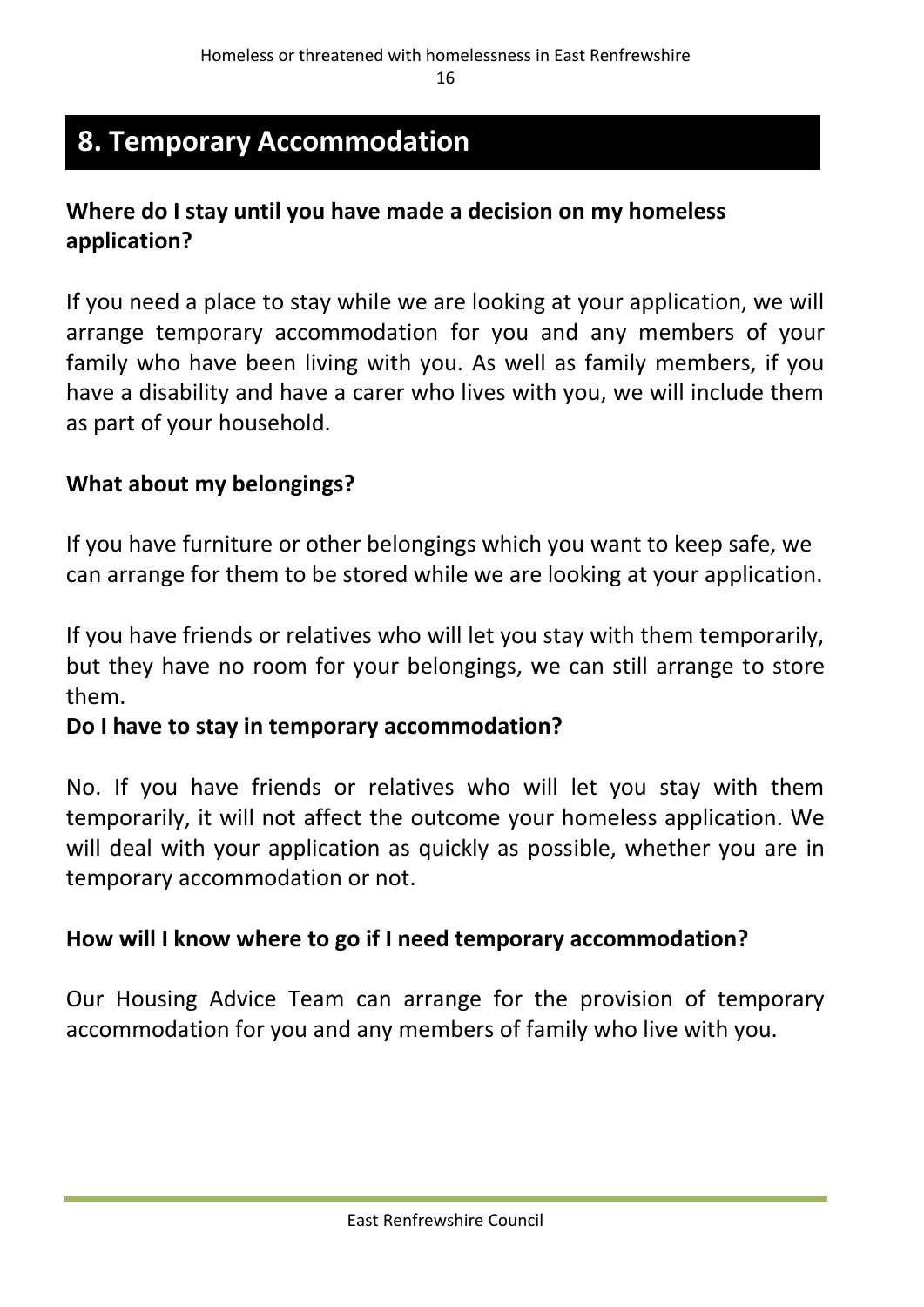#### **What type of temporary accommodation will you offer me?**

We will try to arrange the most suitable type of accommodation for you. Exactly what we offer you will depend on your circumstances and needs. For example, if you have children, we will do our best to give you priority for one of our furnished flats, and we will, as far as possible, try to take factors such as your children's schooling into account.

It will depend on what temporary accommodation is available at the time. We may not be able to arrange the type of temporary accommodation for you that you would prefer, simply because there is nothing of that type available at that time. We will do our best to move you to something suitable for your particular needs as quickly as we can.

We have several types of temporary accommodation that we use to accommodate homeless people.

#### **Furnished flats**

We have a number of fully furnished council flats in some areas of East Renfrewshire. We also have a number of fully furnished flats which are rented to us for use as temporary accommodation. In line with the Scottish Government's recommendations, we give priority to families with children for our furnished flats.

#### **Supported accommodation**

We also have a supported accommodation project. This is intended to help young single people develop the skills they need to be able to manage their tenancies (for example, budgeting, housework, cooking and so on).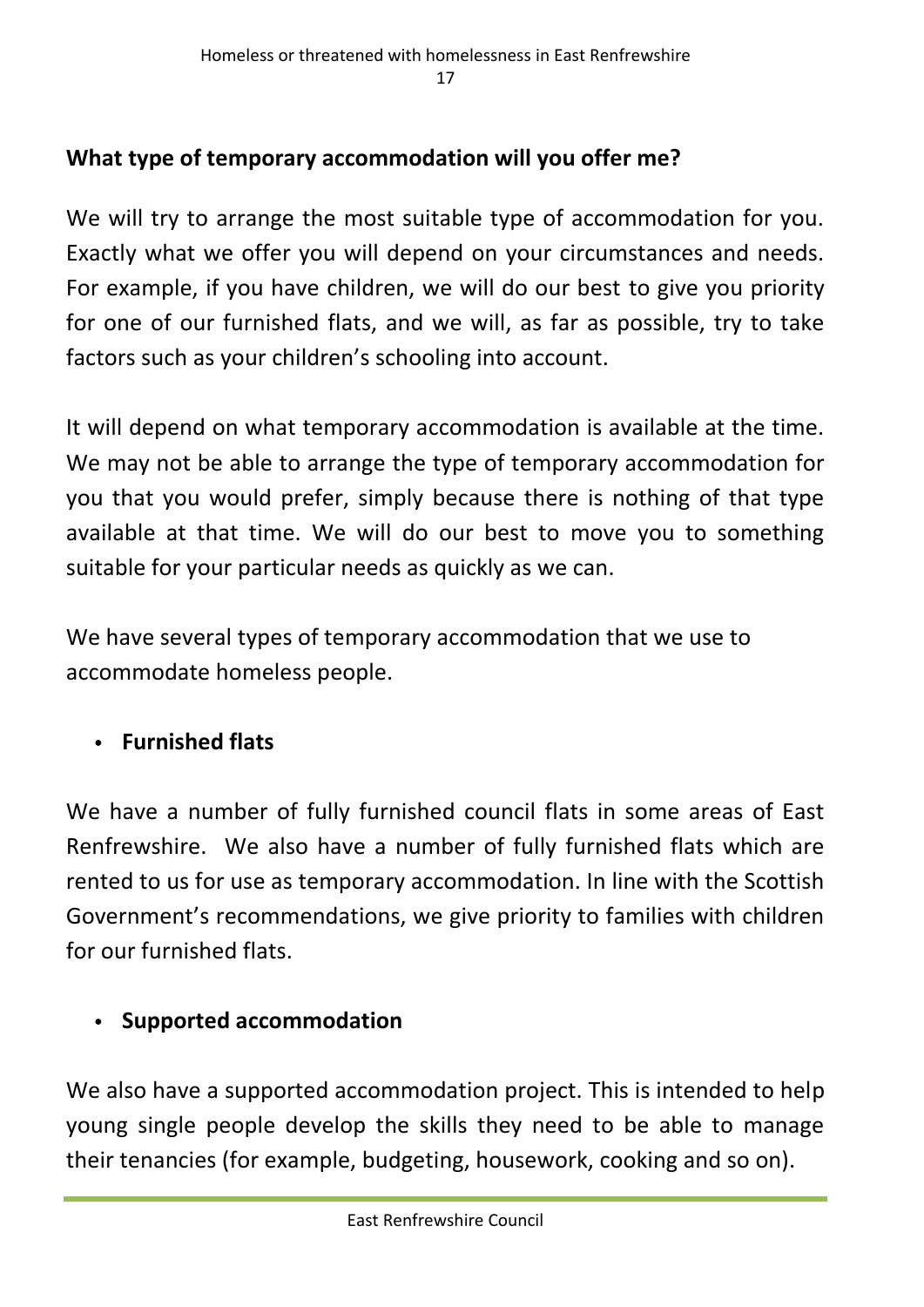#### • **Emergency accommodation**

In an emergency situation, even if it is outwith office hours, we will try to arrange the most suitable accommodation we can for you. If there is nothing else available, however, we may have to offer bed and breakfast accommodation. We only use bed and breakfast accommodation where there is nothing else available, and we will try to move you to something more suitable as soon as we can. We prioritise households with children.

#### **How much will it cost me to stay in the temporary accommodation?**

We will charge you rent on the temporary accommodation you occupy. The actual charge that you have to pay will depend on your income, and you may be entitled to Housing Benefit. We will help you with the Housing Benefit application forms and we will tell you what charges you will have to pay.

#### **What if I can find my own temporary accommodation?**

If you have friends or relatives who will let you stay with them temporarily, it will not affect how we deal with your homeless application. We must have a contact address for you in order that we can continue with your homeless application. It is also important that you tell us if you are planning to move out of our temporary accommodation. There is likely to be another homeless person waiting for that type of accommodation.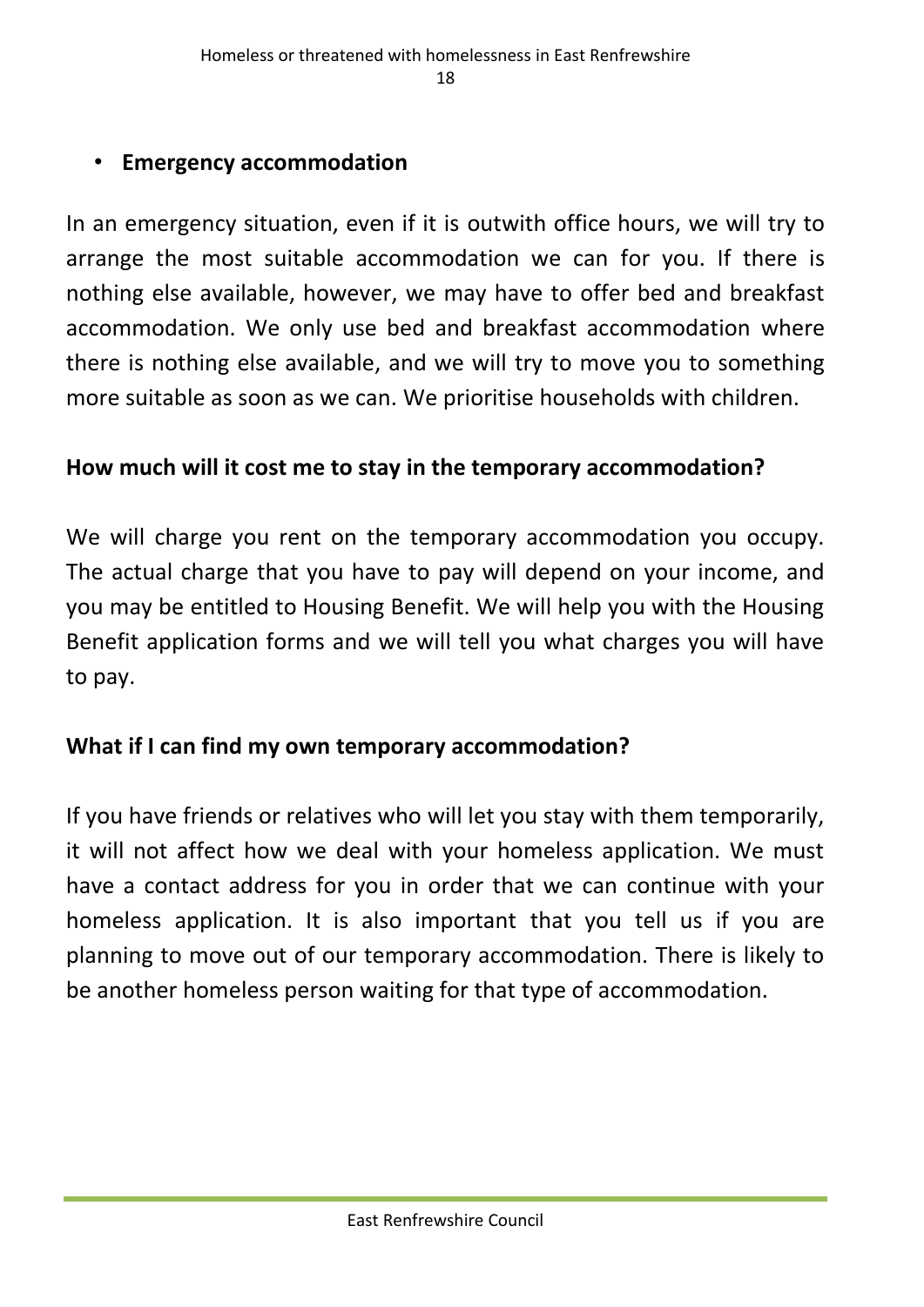#### **Can you give me a furnished flat near to my family and friends?**

We will take your particular circumstances into account as far as is possible. This includes factors such as family support, your children's schooling and your place of employment. As we have a limited number of flats, however, there may be nothing available in the area that you want at that particular time.

#### **Can you give me the furnished flat permanently?**

No. We use these flats to provide a safe, comfortable place for people to stay in while we are trying to find them permanent accommodation. As there are only a limited number of flats, we need to ensure that we have a flat available for the next homeless person requiring temporary accommodation. When you move out, another homeless person will move in.

#### **What does the Supported Accommodation Officer do?**

The Supported Accommodation Officer will look after all aspects of your stay in our temporary accommodation.

The Supported Accommodation Officer will:

- arrange suitable temporary accommodation for you,
- book you into a furnished flat,
- give you any relevant information about the flat or the surrounding area. This includes things like shops, G.P. surgeries, bus routes, and so on.
- work with you in identifying any support needs you may have and how these can be provided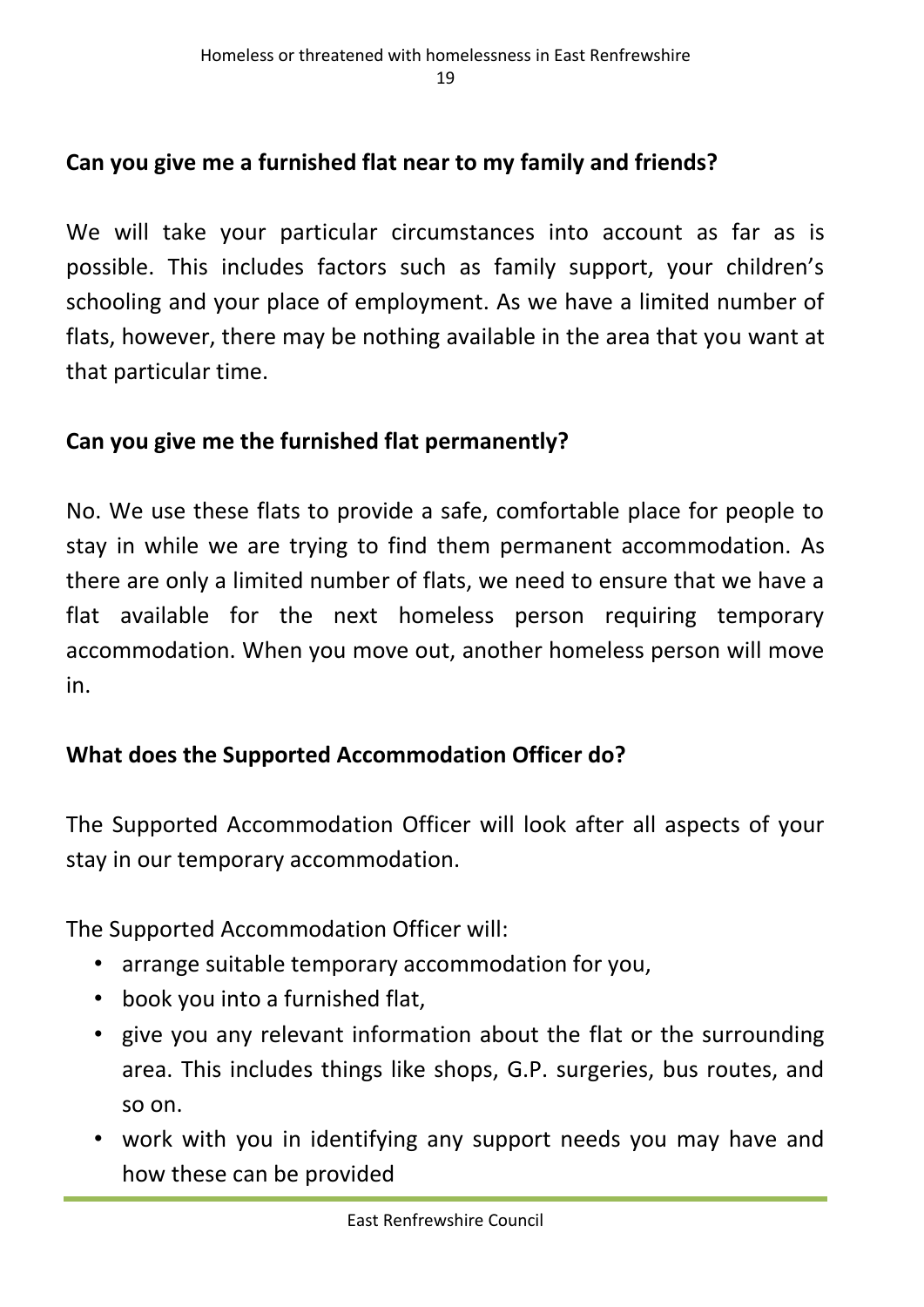The Supported Accommodation Officer will also talk to you about arranging removal and storage of your belongings.

If you are staying in one of our furnished flats, the Supported Accommodation Officer will call at the flat regularly. If you have any problems or any questions about your stay while in temporary accommodation, your Supported Accommodation Officer is there to help.

#### **How long can I stay in temporary accommodation?**

We will continue to provide you with temporary accommodation until we have completed your homeless application. When you accept an offer of permanent housing, we will work with you to make the arrangements to help you move into your new home.

#### **Will you move me during my stay in temporary accommodation?**

We will try to make sure that you are as settled as possible, but we need to make the best use of our accommodation. As a result, we may sometimes have to move people from one type of accommodation to another or from one place to another. We may also move you if more suitable accommodation for your needs becomes available or if your needs change.

#### **What if I am staying in a furnished flat and I need to go away?**

It would be unwise to leave a fully-furnished flat empty. If you are staying in our temporary accommodation, and you need to go away for a short while, it is **essential** that you let us know; otherwise the accommodation will be left empty and unprotected. We may also assume that you have made other arrangements so we may cancel your accommodation.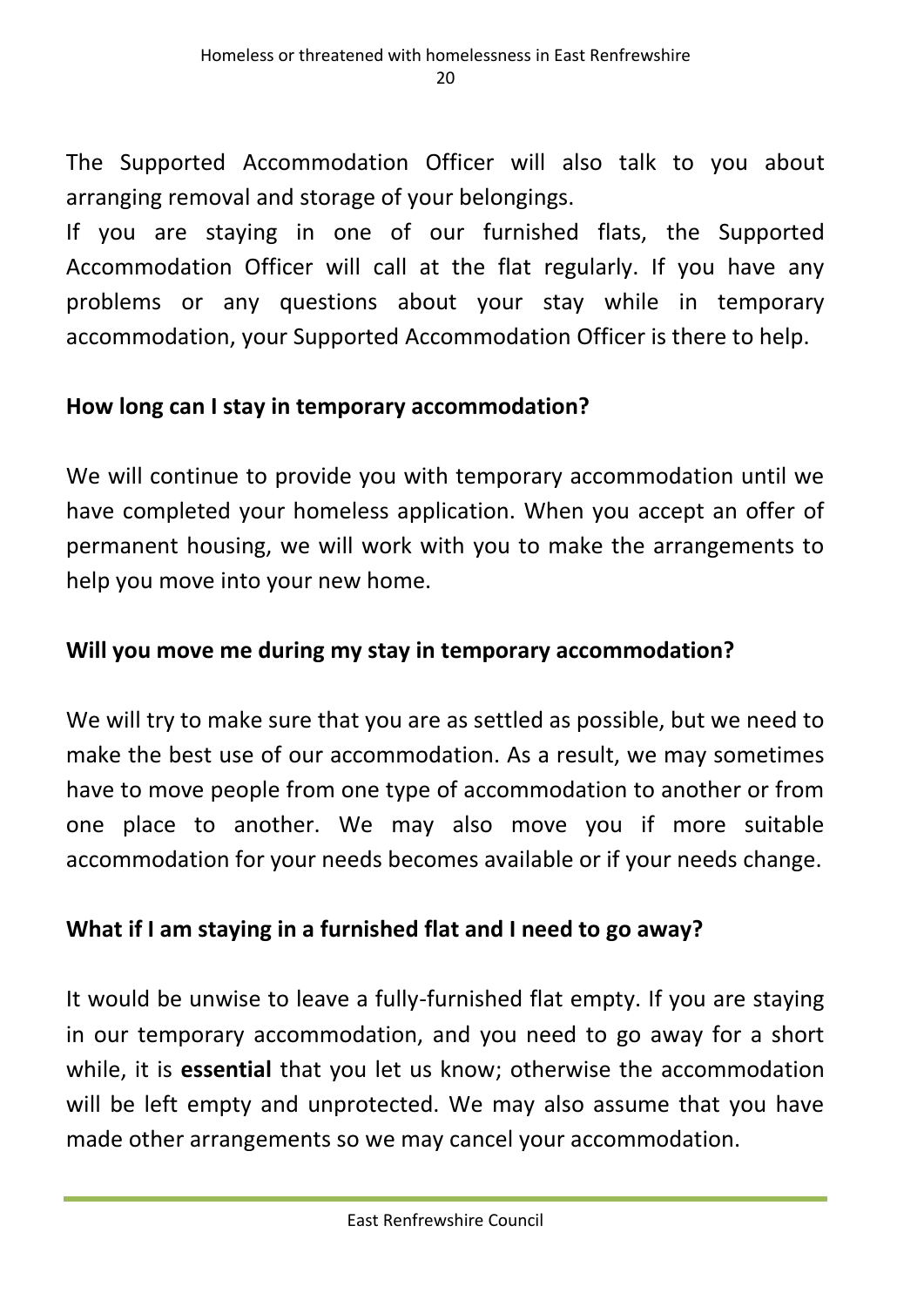## **9. If you are aged between 16 & 25**

We recognise that young people who become homeless are particularly vulnerable. For this reason, all young people in 16-25 age range who apply as homeless are referred for **Outreach Support** to **our Young Persons Support Service** based at Connor Road, Barrhead. The service helps young people with the skills necessary to succeed in a tenancy of their own by offering support on items such as:

- Managing money
- Applying for benefits
- Applying for grants to help furnish their flats
- Paying bills
- Dealing with debts
- Dealing with rent/council tax arrears

You can find further information on our services to homeless young people aged between 16 & 25 in our information leaflet:

#### **Young Persons Housing Support Service in East Renfrewshire**

You can contact the **Outreach Support Service** by telephone at: **0141 577 4069**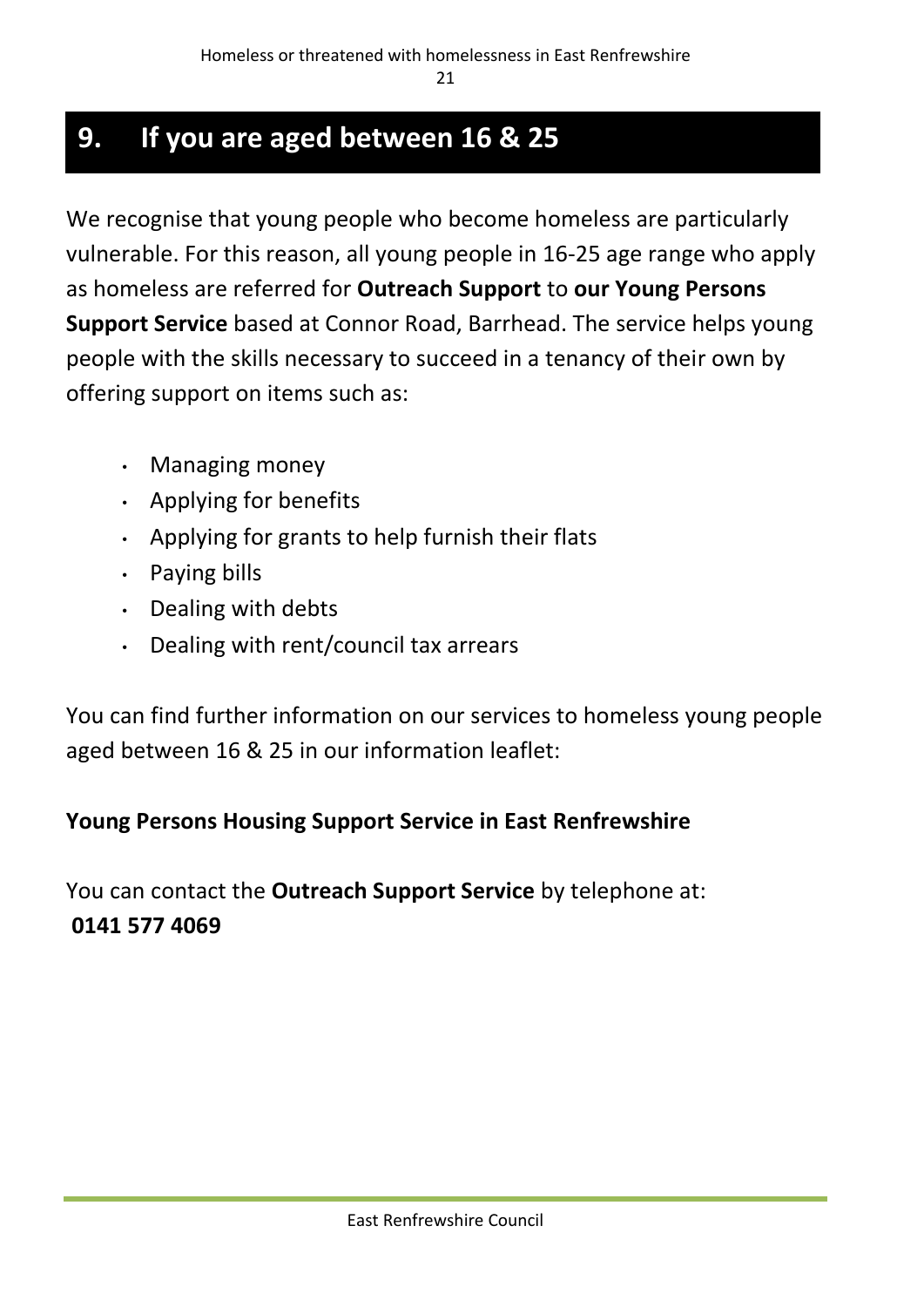# **10. Can I choose where to be permanently housed?**

#### **Can I choose where I will be housed permanently as the result of my homeless application?**

We will take account of your individual circumstances as far as possible. although we cannot guarantee that any offer of housing will be in an area of your choice. It is important that you tell us about any circumstances you want us to consider. This may include:

- where your family lives, if they are offering you support
- where your children go to school, particularly if your children have special educational needs
- If you have a medical condition that will affect the type of housing you will need (for example, you require a ground-floor flat)
- any areas where you might be placed at risk of violence or harassment
- any other factors you wish us to take into account

We may ask you to give us more information about any of the points shown above.

**Due to the limited availability of council or housing association housing in certain areas, while we will try to take your area preferences into account, the council will consider its duty to you discharged by making a suitable offer of housing anywhere in East Renfrewshire.**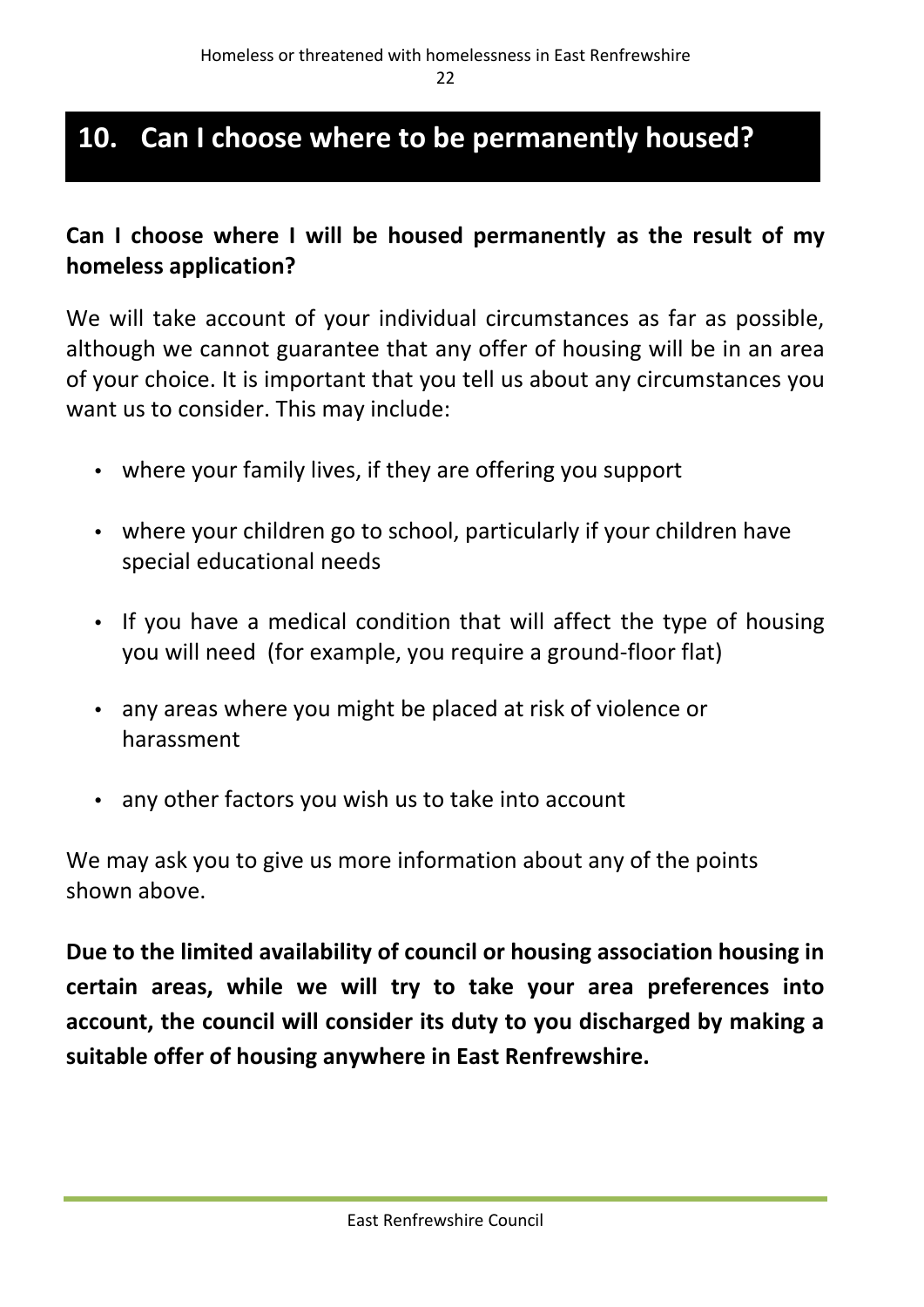## **11. How many offers of housing will I receive?**

#### **How many offers of housing will I receive?**

If you are found to be unintentionally homeless, we will make you **one offer** of permanent housing.

#### **What if I refuse your offer of permanent housing?**

If you are given an offer of permanent housing, which we consider to meet your needs as far as is possible, we will close your homeless application on the basis that we have discharged our obligation to you as a homeless person. You will still be able to apply for housing in the normal way. We can also give you advice and information on other housing options, including housing associations and private landlords who you may contact direct.

#### **What if you decide that I am not homeless?**

We will provide you with advice and assistance appropriate to your circumstances**.** If you are staying in temporary accommodation that we have provided, we will arrange a suitable leaving date with you.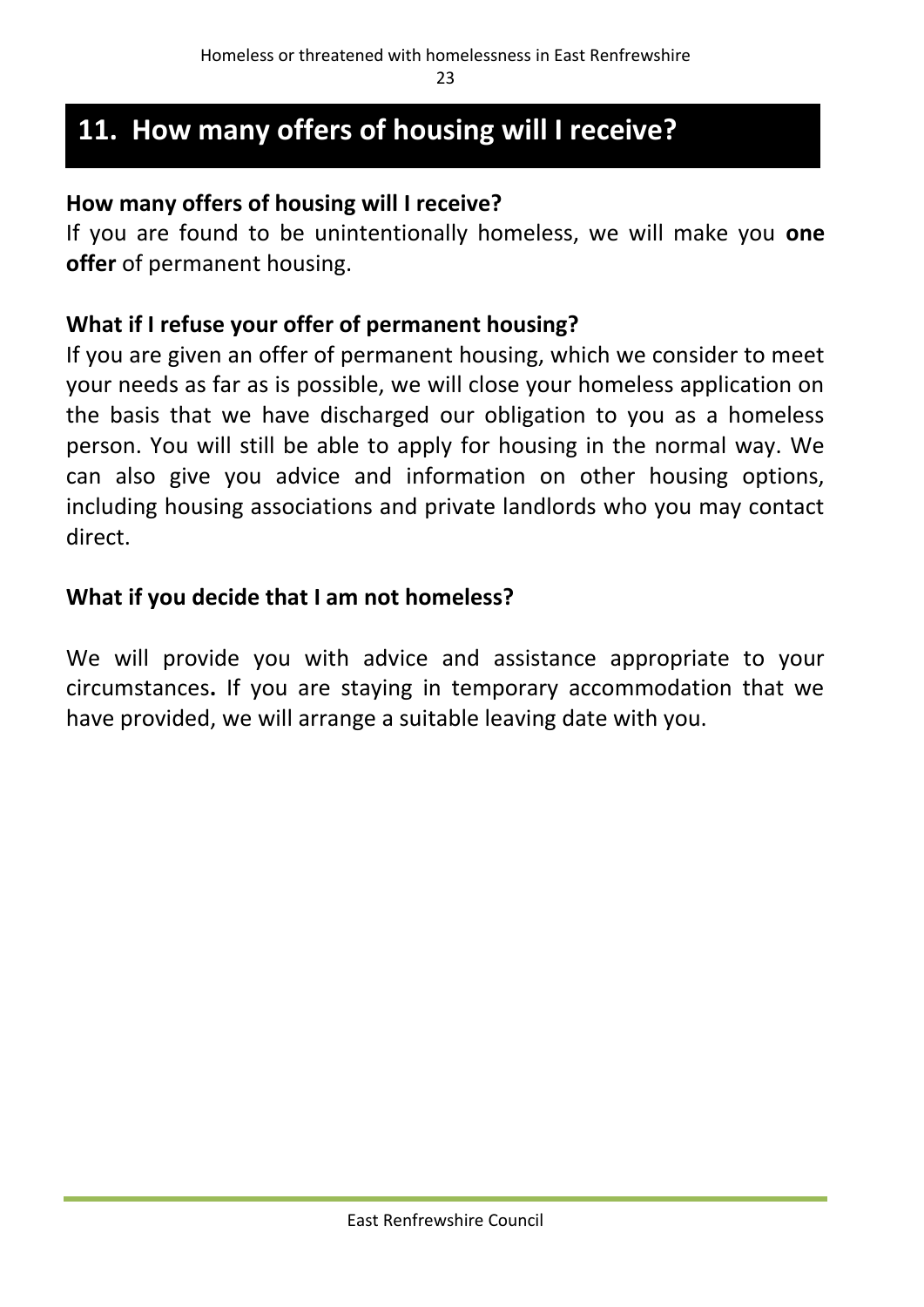# **12. Can I appeal against your decision or offer of temporary or permanent housing?**

#### **Can I appeal against your decision or offer of housing?**

- You have the right to appeal against our decision in respect of your homeless application.
- You have the right to appeal against an offer of temporary accommodation
- You have the right to appeal against an offer of permanent accommodation

If you wish to appeal against our decision or the offer of either temporary or permanent accommodation, you have the legal right to appeal. The appeal will be considered by a senior member of staff who was not involved in the original decision. **To appeal, you must give us your reasons for appeal within 21 days of receiving your decision letter**.

Details of how to make an appeal will be contained in your decision letter or offer letter. If you wish to make an appeal, you should contact us clearly stating why you think our decision is wrong or the accommodation we offered you not suitable. If you have any additional information to support your appeal please include this. If you need assistance with this, please ask.

You should normally make your appeal in writing, but if you require any assistance with your appeal, you will find a list of useful organisations at the end of this booklet that can help.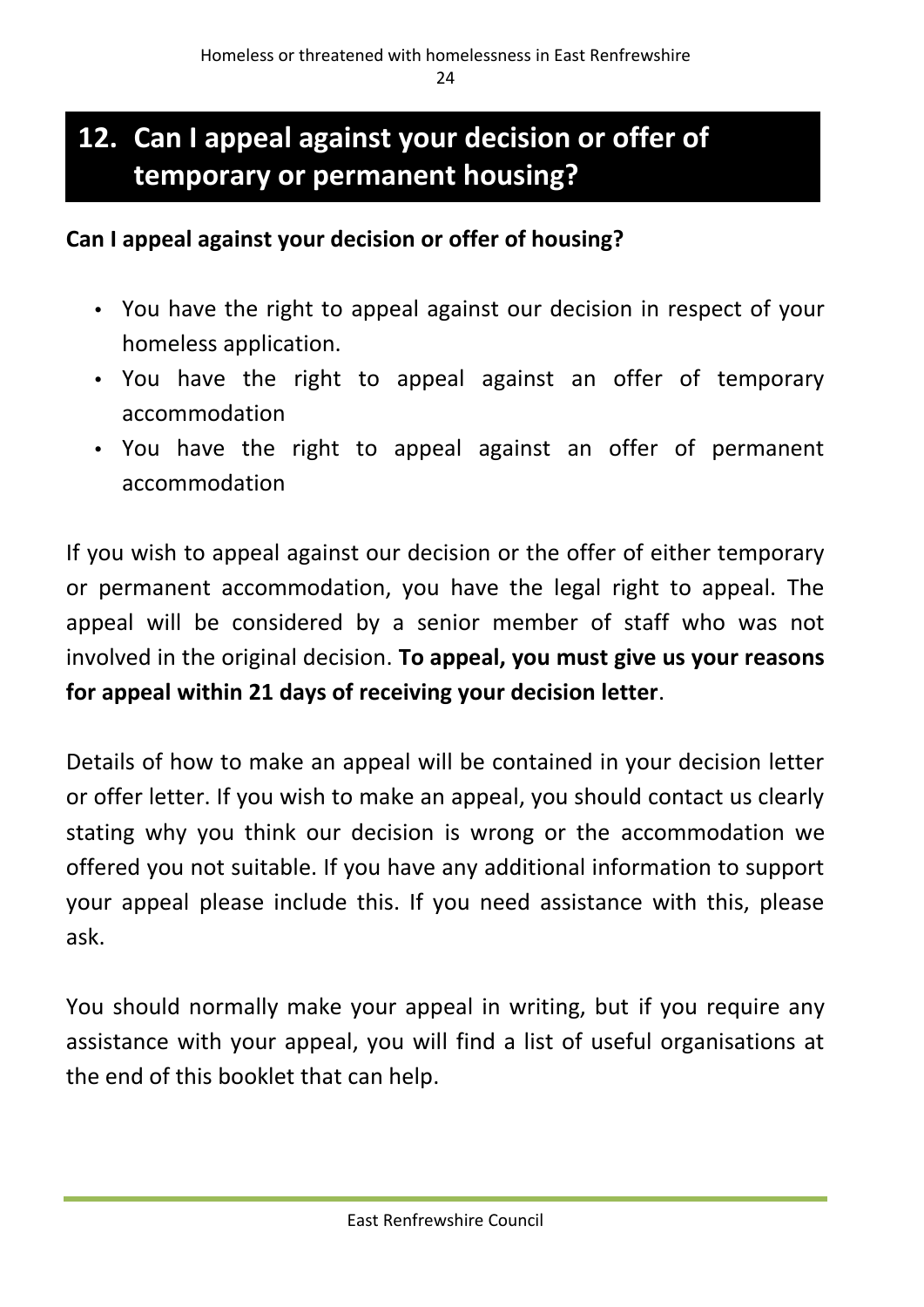While considering your appeal, we may ask you to come in for another interview or similarly you may want to request a meeting, please state this when you request an appeal. You can bring a friend or advisor and if you require an interpreter or assistance due to hearing, speech or sight difficulties please let us know and we will make the necessary arrangements for you.

## **13. Support & Resettlement Service**

As well as offering you support in your temporary accommodation, we will also offer you advice and support to help you move and settle in to your new home.

The help we can offer you includes:

- helping you to identify and plan for the type of accommodation that meets your needs
- work with you to identify any support needs you may have and how these can be provided
- working with you and other service providers where appropriate as part of the support and resettlement process
- help with arranging to have gas and electricity supplies connected in your new home
- advice and practical assistance on where to go for help to furnish your home
- help with applying for Housing Benefit, and advice on how to ensure your rent continues to be paid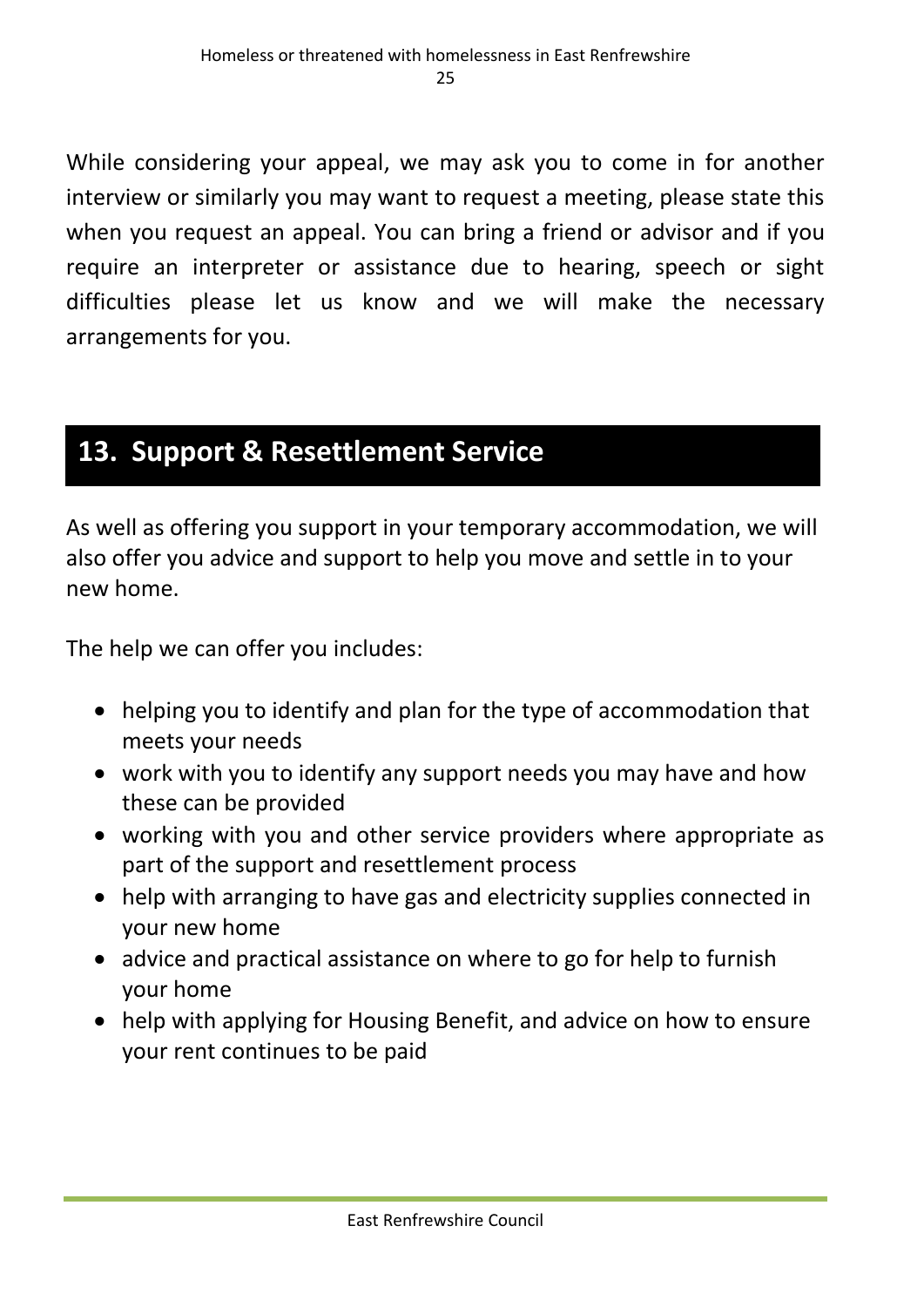# **14. Contact addresses and phone numbers**

| <b>Housing Advice &amp; Homelessness</b> | <b>Opening Times</b>                |
|------------------------------------------|-------------------------------------|
| <b>Team</b>                              | Mon $-$ Thursday 8.45am $-$ 4.45pm  |
| <b>East Renfrewshire Council</b>         | Friday $8.45$ pm $-3.55$ pm         |
| 211 Main Street                          |                                     |
| <b>Barrhead</b>                          |                                     |
| East Renfrewshire G78 1SY                |                                     |
| Phone 0141 577 3001                      |                                     |
| <b>East Renfrewshire Council</b>         | <b>Opening Times</b>                |
| Eastwood Park                            | Mon $-$ Thursday 8.45am $-$ 4.45pm  |
| Rouken Glen Road                         | Friday $8.45$ pm $-3.55$ pm         |
| Giffnock                                 |                                     |
| East Renfrewshire G46 6UG                |                                     |
| Phone 0141 577 3000                      |                                     |
| <b>Homelessness Out of Hours Service</b> | <b>Outwith office hours</b>         |
| Phone: 0800 052 0180                     |                                     |
| <b>Shelter Scotland</b>                  | 24-hour-Freephone 0808 800 4444     |
| <b>Housing Aid Centre</b>                | www.shelter.org.uk                  |
| 274 Sauchiehall Street                   |                                     |
| Glasgow G52 3EG                          |                                     |
| <b>East Renfrewshire Citizens Advice</b> | <b>Opening Times</b>                |
| <b>Bureau</b>                            | Mon, Tues, Thurs, Fri: 9.30 - 15.30 |
| 216 Main Street                          | Wed: $9.30 - 15.30$ and $15.30 -$   |
| Barrhead                                 | 18.00                               |
| East Renfrewshire G78 1SN                | $(by$ appt.)                        |
| Phone 0141 881 2032                      |                                     |
| www.eastrenfrewshirecab.cas.org.uk       |                                     |
| <b>Money Advice &amp; Rights Team</b>    | <b>Opening Times</b>                |
| <b>East Renfrewshire Council</b>         | Mon $-$ Thursday 8.45am $-$ 4.45pm  |
| 211 Main Street                          | Friday $8.45$ pm $-3.55$ pm         |
| <b>Barrhead</b>                          |                                     |
| East Renfrewshire G78 1SY                |                                     |
| Phone 0800 052 1023 (Freephone)          |                                     |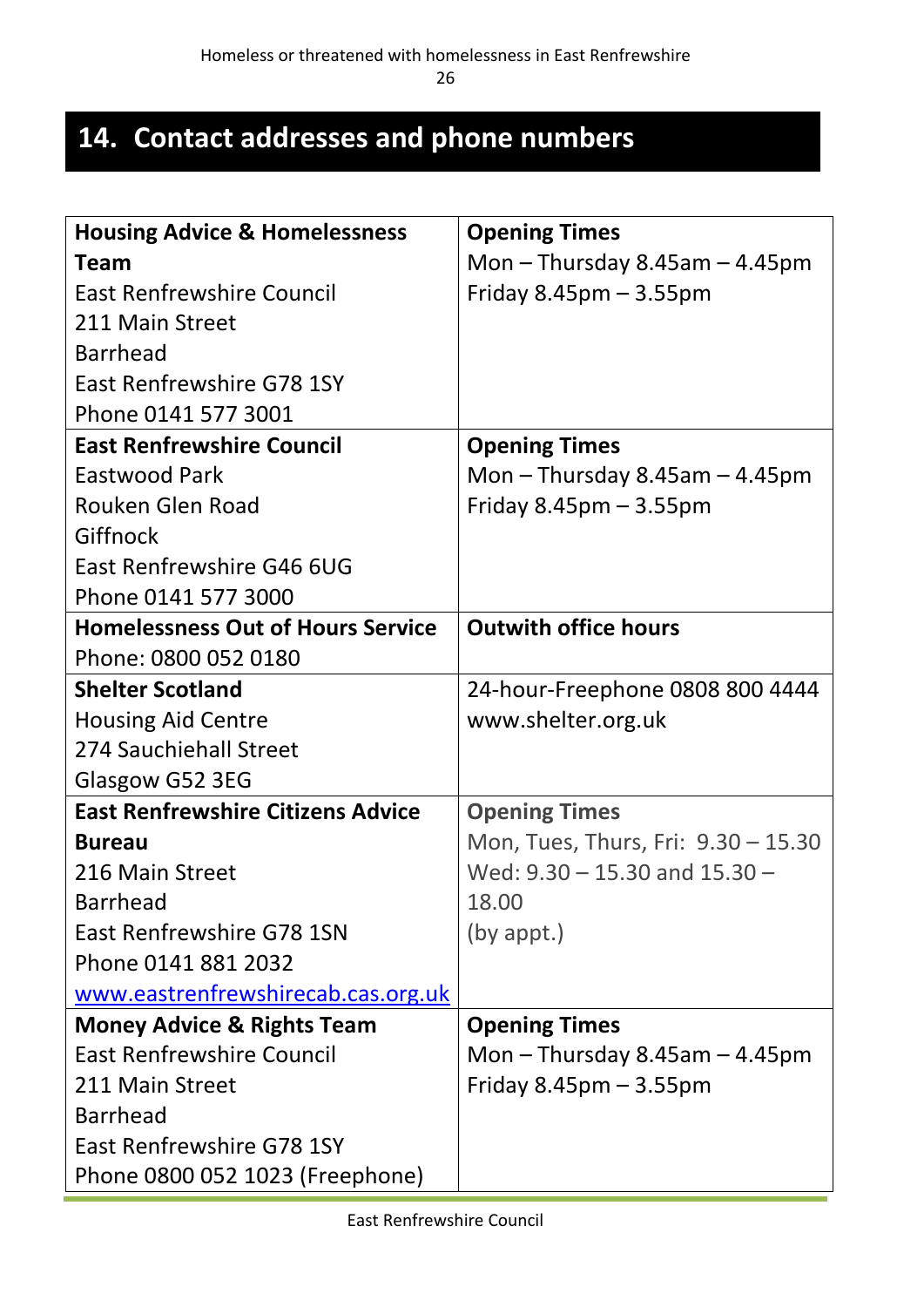27

| <b>Health &amp; Social Care Partnership</b> | <b>Opening Times</b>               |
|---------------------------------------------|------------------------------------|
| (Social Work)                               | Mon $-$ Thursday 8.45am $-$ 4.45pm |
| <b>East Renfrewshire Council</b>            | Friday $8.45$ pm $-3.55$ pm        |
| 211 Main Street                             |                                    |
| <b>Barrhead</b>                             |                                    |
| East Renfrewshire G78 1SY                   |                                    |
| Phone 0141 577 3777                         |                                    |
| <b>East Renfrewshire Women's Aid</b>        | Helpline open 24 hours             |
| Helpline 0845 1801 323                      |                                    |
| Fax 0141 644 0976                           |                                    |
| info@erwa.org.uk                            |                                    |
| <b>Barrhead Police Station</b>              |                                    |
| <b>Bank Street</b>                          |                                    |
| Barrhead G78 2RA                            |                                    |
| Phone 101                                   |                                    |
| <b>Giffnock Police Station</b>              |                                    |
| <b>Braidholm Road</b>                       |                                    |
| Giffnock G46 6HA                            |                                    |
| Phone 101                                   |                                    |
| <b>The Samaritans</b>                       |                                    |
| Phone 08457 90 90 90                        |                                    |
| jo@samaritans.org                           |                                    |
| <b>Breathing Space</b>                      |                                    |
| Phone 0800 838587                           |                                    |
| <b>Jackson Carlaw (MSP)</b>                 | Telephone: 0131 348 6800           |
| The Scottish Parliament                     |                                    |
| Edinburgh                                   |                                    |
| <b>EH99 1SP</b>                             |                                    |
| <b>Tom Arthur (MSP)</b>                     | Telephone: 0131 348 5863           |
| The Scottish Parliament                     |                                    |
| Edinburgh                                   |                                    |
| <b>EH99 1SP</b>                             |                                    |
| <b>Kirsten Oswald (MP)</b>                  | Telephone: 020 7219 3000           |
| House of Commons,                           |                                    |
| London SW1A 0AA                             |                                    |